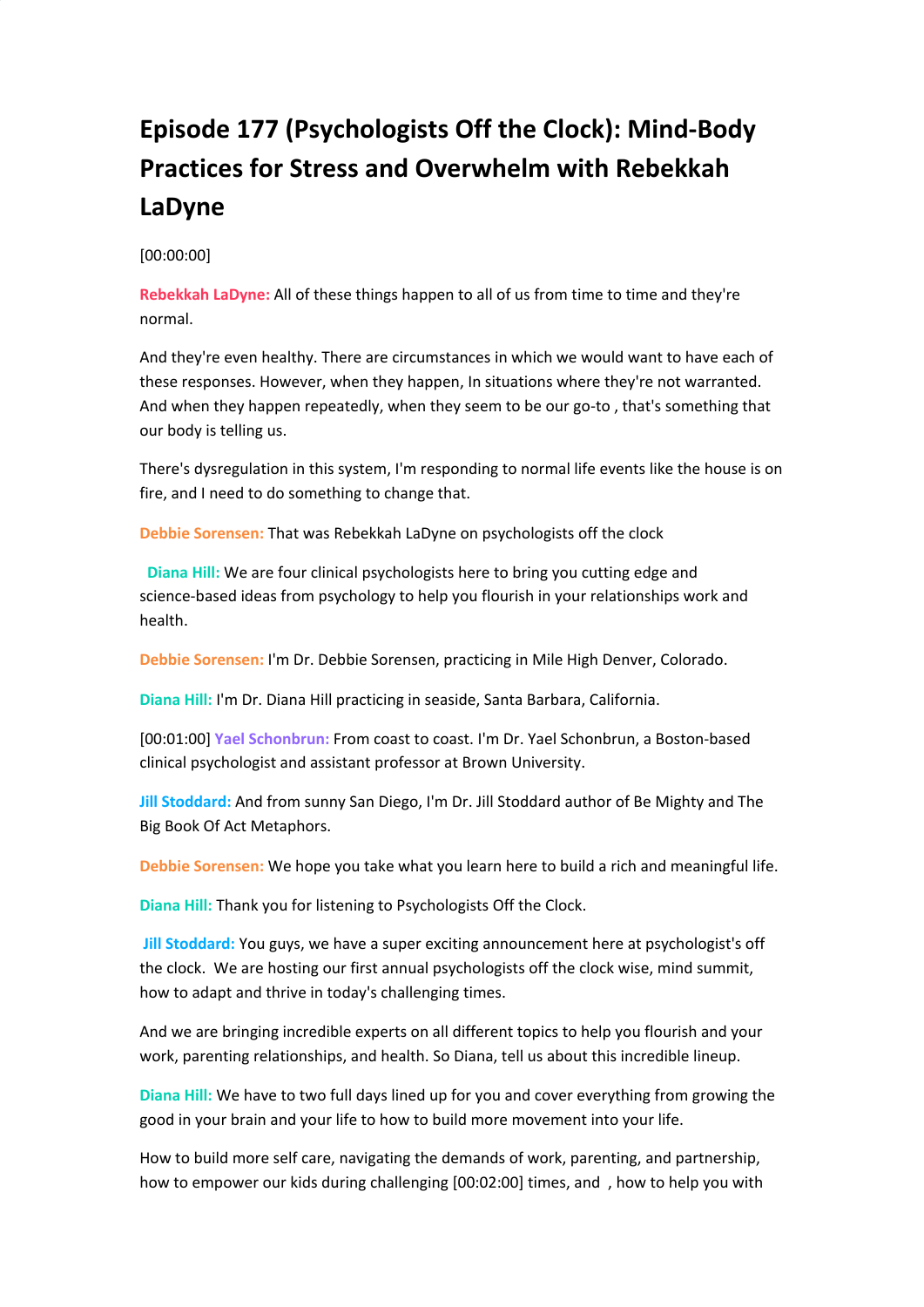healthy habits, especially during a pandemic. And it's going to be fantastic. All four of our co-hosts are going to be presenting in addition to Michael Harold.

and some people that we really admire and want to hear from again, including, Alex paying Robyn Gobin, Julie lift Scott home. We're Canson, Katie Bowman and more.

**Jill Stoddard:** Our summit takes place on Friday, January 29th and Saturday, January 30th. The first 300 registrants will be able to register for free and we'll continue to release free tickets as we get donations and additional sponsors.

And after that, tickets will only be \$8 just to cover administrative fees. So we hope you will join us. We're really excited. You can check it out on our website at offtheclockpsych.com.

**Diana Hill:** We're thrilled to be partnered with Praxis Continuing Education here at Psychologist's Off The Clock because we really value our own continuing education. And I know Jill you've participated in a number of Praxis events.

**Jill Stoddard:** I have. Praxis is my favorite. I think probably the most memorable was when I participated in an ACT Boot Camp after I'd already [00:03:00] been learning and doing ACT for about 15 years. And I still got so much out of the training.

**Diana Hill:** I have a memory of Steve Hayes jumping off of a phone book to demonstrate how small your committed action can be. And sometimes I'll bring up that memory and use it with my clients. And that's probably from 10 years ago. Praxis also continues to evolve and change over time. It integrates new therapies as they come out.

it has trainings in Compassion Focused Therapy and Acceptance and Commitment Therapy and Radically Open DBT.

**Jill Stoddard:** If you go to our website at www.offtheclockpsych.com and visit our sponsorship page, you can get a coupon for \$25 off. So check it out.

#### **Debbie Sorensen:** It's Debbie.

I'm bringing you this episode today on stress and overwhelm with a body-based therapist and author named Rebekkah LaDyne. And she's going to talk to us about the stress response and offer us some mind-body practices for responding to stress. And stress is all around us right now, Diana, I know you had some thoughts.

**Diana Hill:** yeah. What a [00:04:00] perfect episode Debbie to release right now during the holidays, pandemic numbers are going up. We're not only super stressed, but we're collectively stressed and it's been chronic. And I like to turn to the APA stress in America report, which I've been doing over these past episodes because it actually normalizes things for us a bit that if you're feeling stressed right now is understandable.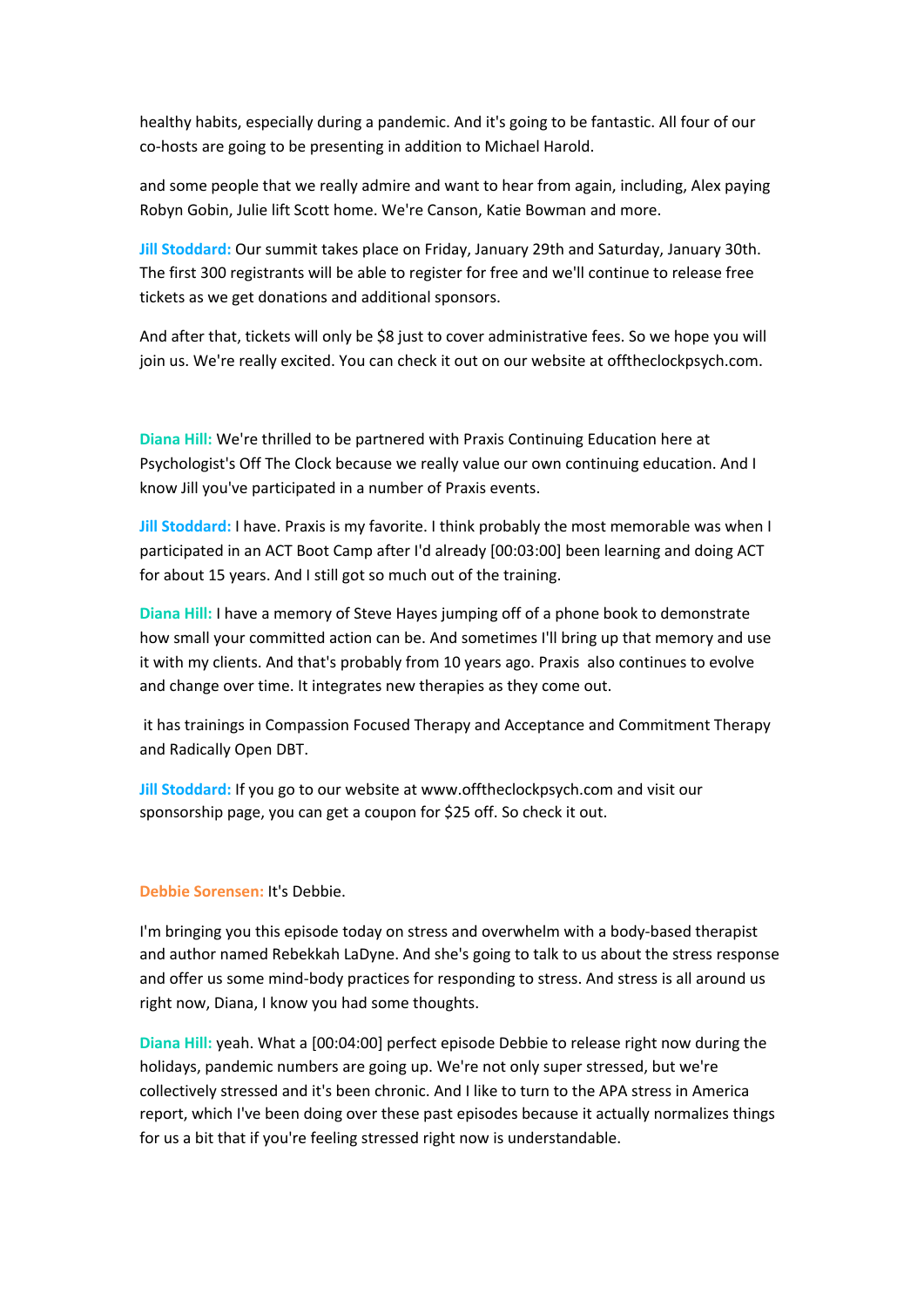Uh, according to that report, eight and 10 adults, 78% say the coronavirus pandemic is a significant source of stress in their life. And it's impacting our behaviors. Half of adults say their behavior has been negatively affected and some of the most common experiences that people are noticing are tension in their body, snapping or getting angry really quickly, unexpected mood swings and screaming or yelling at a loved one.

I think. All of those could describe my past week and some of the most common experiences I'm hearing from clients. How about for you, Debbie?

**Debbie Sorensen:** Yeah. I mean, I'm hearing it so much, the word overwhelm from so many clients right now. I think people are already busy with so many different [00:05:00] pressures and then you add the pandemic and all this, the other stressors in the world, it just feels like a pressure cooker. And yeah, I mean, I was just thinking about your recent episode on sleep, which I loved highly recommend and how in general my sleep has been okay.

But I had a night the other day where I just woke up and all the weight of everything just, you know, hit me in the middle of the night and I could feel the stress flowing and a million things hanging over my head. I just, I think overwhelmed is the word that I would use. And it was the middle of the night as usual.

## How about you?

**Diana Hill:** Yeah, I feel overlapped a lot of days. And for me, it's really impacting some of my interactions with my family. I'll homeschool in the morning and then see clients and then have all my emails and all it make dinner, all the things that we used to not have to do as much as we have to do right now, everything is a little bit harder.

And. Just yesterday. I came up from work and my littlest said to me, he wanted to tell me the story of Hanukkah. And I looked at him like he was asking the [00:06:00] most demanding task of me, like, like to do his taxes or something. And I felt so bad because I could see the disappointment on his face, righ that we're not only are we feeling overwhelmed and stressed, but we're, there's these spillover effects that when we get stressed, we spill it over to our family or maybe other people at the grocery store.

And we're, co-regulating each other in this stressful way. But I, what I liked about the episode and, and Rebekkah's approach is that she takes more of a body-based response to stress, which I think can be really helpful right now. And I think there's different aspects that I'm using both with myself, as well as with my clients to do more body-based work, to help with the immensity of the stress that we're feeling.

**Debbie Sorensen:** Yeah. I mean, I think I would not describe myself as a somatic therapist, like she is in that sense, but I, I bring those body practices in as well, more and more over the years, just tuning in to the body as a source of information. And also there is something about doing that, that really shifts the perspective to some [00:07:00] other information, because when we're stressed, we tend to be just so much racing through our minds.

And there's something about tuning into the body that can just really help. Sort of ground you in the midst of the chaos of life.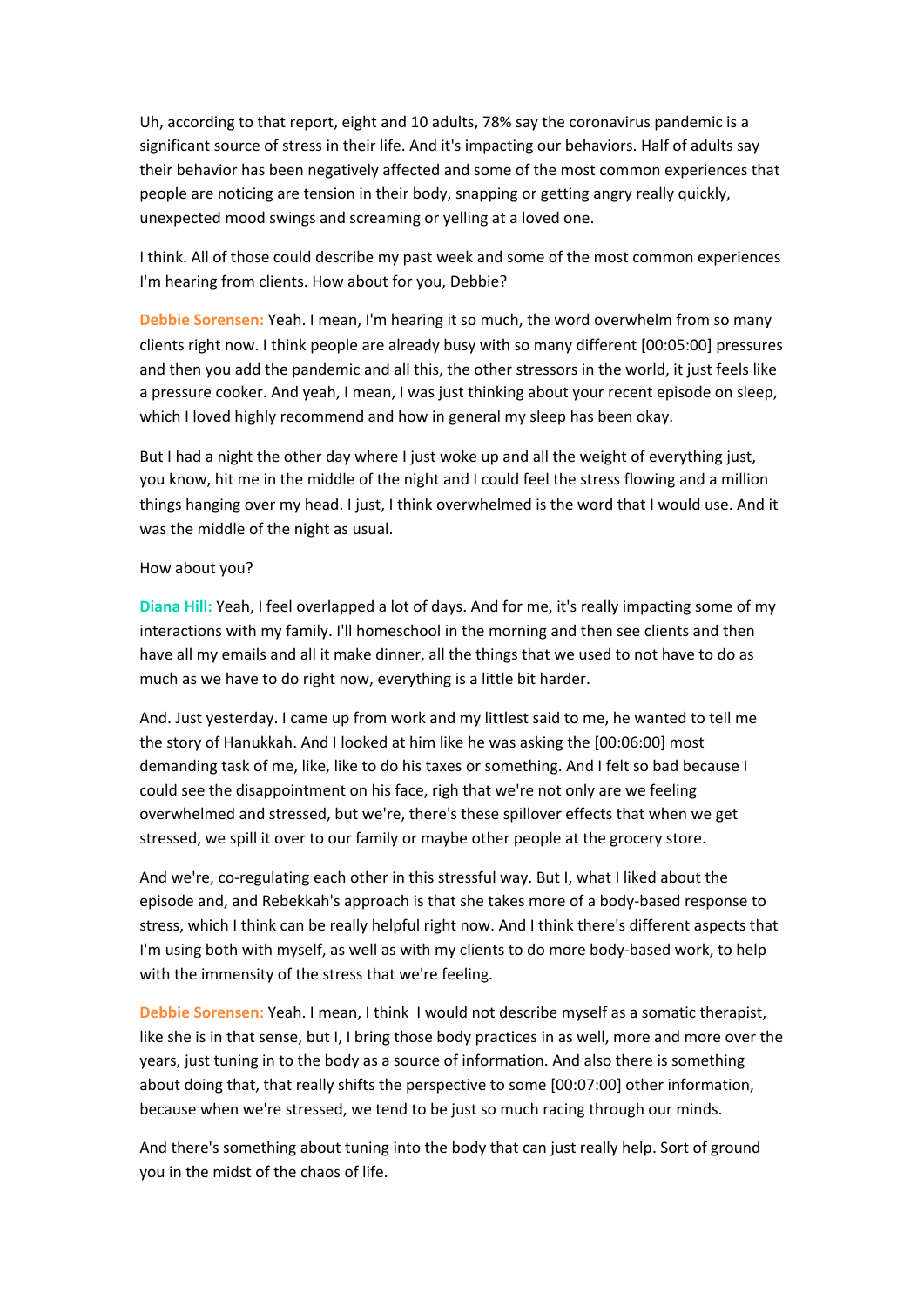**Diana Hill:** Yeah. I feel like one of those bobbleheads toys where your head is so, so big, and you're just walking around all on your head and then forgetting to, to go into our body. And I think that doing some embodiment check-ins throughout our day, and sometimes I'll do this with clients just throughout our session of noticing what's happening in your body, the stress, the tension being aware of it, to get you out of your head and more into your body can be really helpful.

I also think it can be really helpful. To have those embodiment check-ins because it can help us with being more aware of our needs and Rick Hanson, who's been on the show and who's going to be in our upcoming summit. Talks about this in terms of the three basic human needs, which are, we need to feel safe, we need to feel connected, and we need to feel like we have enough resources. And [00:08:00] when those feel threatened, we get into often into stress. So using a sort of awareness of how can we cultivate more safety in the present moment can be helpful. How can we turn towards connection and thinking about maybe using imagery of somebody that you love or actually taking more action to make sure we're keeping connected because the ways in which we are communicating with each other have really been altered by the pandemic, we're not, we don't hear the soothing voice or see the smiles in the same way that we used to. And then finally, Being able to linger on, do I have enough resources in the here and now, because I think people feel really threatened about the future and things.

How long is this going to go on, how is this going to impact my business and in the here and now, where can I feel enoughness in my body and really linger on that, embody that feeling of enoughness for 10 to 12 seconds so that it actually gets shifted into your brain and in your memory.

**Debbie Sorensen:** Yeah. You know, I think to me, stress is. Part of life, right. We're never going [00:09:00] to totally be stress-free. We wouldn't want to be stress-free. But I do think that sometimes when stress feels too high, we can actually look to that as a source of information about our needs. Right? So sometimes actually stress can teach us that we're in a situation that's not good for us.

Toxic levels of stress, you know, it might be systemic. It might be that we've just been taking on too much. And I think sometimes actually, Stress can be an indicator that we need to make a change. We need to say, no, we need to just recognize that this isn't because we're failing to handle it all. It's because it's actually too much.

And I think the pandemic is a great example of that, right? Like just to go easy on ourselves at times when it feels like, Oh, I should, I should be doing all these things. And it's like, actually, maybe it's okay that I'm not given the situation and how highly stressful it is.

Like it's okay to say no, it's okay to. let go of a few tasks.

**Diana Hill:** Yeah, I think part of that is if you're expecting yourself to be performing in the same [00:10:00] way that you performed before a pandemic, you're going to constantly feel like you're not measuring up. And if you're expecting others to do that too, it can be, it can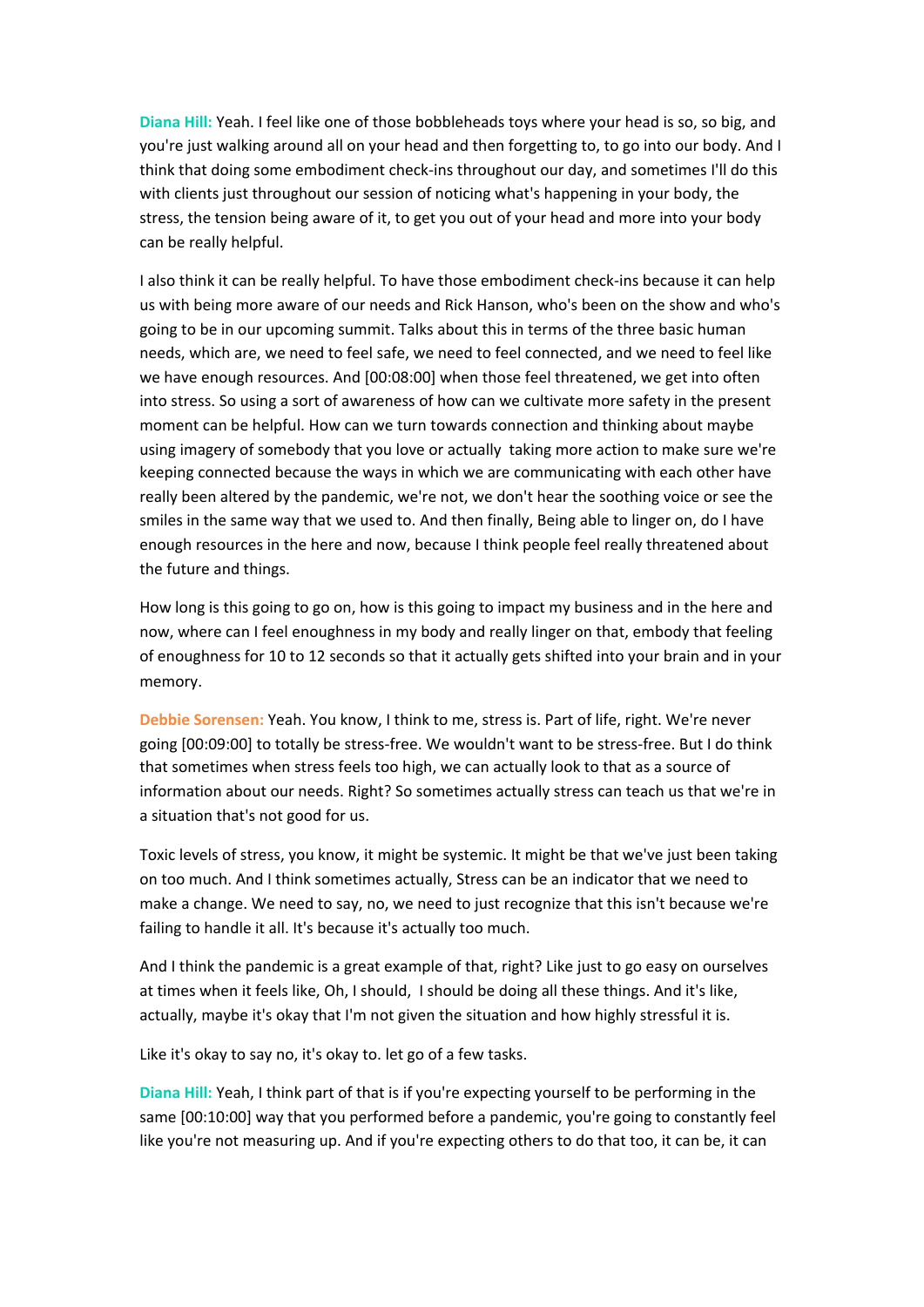be toxic for them. So we need to, we need to look towards changing our expectations, both for ourselves and for each other.

**Debbie Sorensen:** Yeah. Diana, what are some of the ways you incorporate these practices into your work?

**Diana Hill:** It's interesting. I've been doing more yoga and breathing in my sessions than I've ever done before. And sometimes it's just doing a five count breath in and a five count breath out at the beginning of a session to orient ourselves and actually activate that vagus nerve. That will be something I do quite frequently.

I also am working a lot on, uh, compassion and seeing compassion both for ourselves and for others as a way of regulating the threat and drive systems. So that Paul Gilbert model of when we feel connected and interconnected, it actually makes us feel safer. So doing compassion based exercises, which is another [00:11:00] one, and then just a lot of present moment grounding stuff. How about you, Debbie?

**Debbie Sorensen:** similar. I mean, I think the main thing I do is just these kind of check-ins having people turn their attention toward what's happening in their body as a way, again, of kind of grounding themselves in there. It's, uh, it's really a body-based mindfulness exercise, but I think when your mind is getting carried away with the stress of it all, that can be a really helpful practice to do, just those simple embodiment exercises in the moment in therapy. well. If you're stressed during this holiday season, we are thinking of you and we hope that you find something helpful in this conversation.

**Diana Hill:** And as Debbie would say, go easy on yourself.

**Debbie Sorensen:** Rebekkah LaDyne has spent 25 years in the field of embodied wellbeing. After working in therapeutic mindfulness 15 years, she studied mind body medicine at Saybrook University and conducted clinical research in somatic self regulation based on her research in [00:12:00] mind-body medicine, her comprehensive training with the somatic experiencing Institute and her decades of professional experience.

She authored the mind body stress reset with a foreword by Kathy cane and endorsed by Peter Levine. In addition to her book, she has recorded several wellness. CDs appears on the radio and YouTube as a somatic wellness specialist, she meets with clients online from all over the globe. Rebekkah lives with her husband, two daughters and their puppy dog in the San Francisco Bay area.

And her website is Rebekkah lodine.com, which is R E B E K K H L a D Y N e.com. Welcome to the podcast, Rebekkah. It's great to have you here.

**Rebekkah LaDyne:** Thanks Debbie. It's great to be here.

**Debbie Sorensen:** So we're going to start with a conversation today about stress and overwhelm and using mind body practices to help folks with that.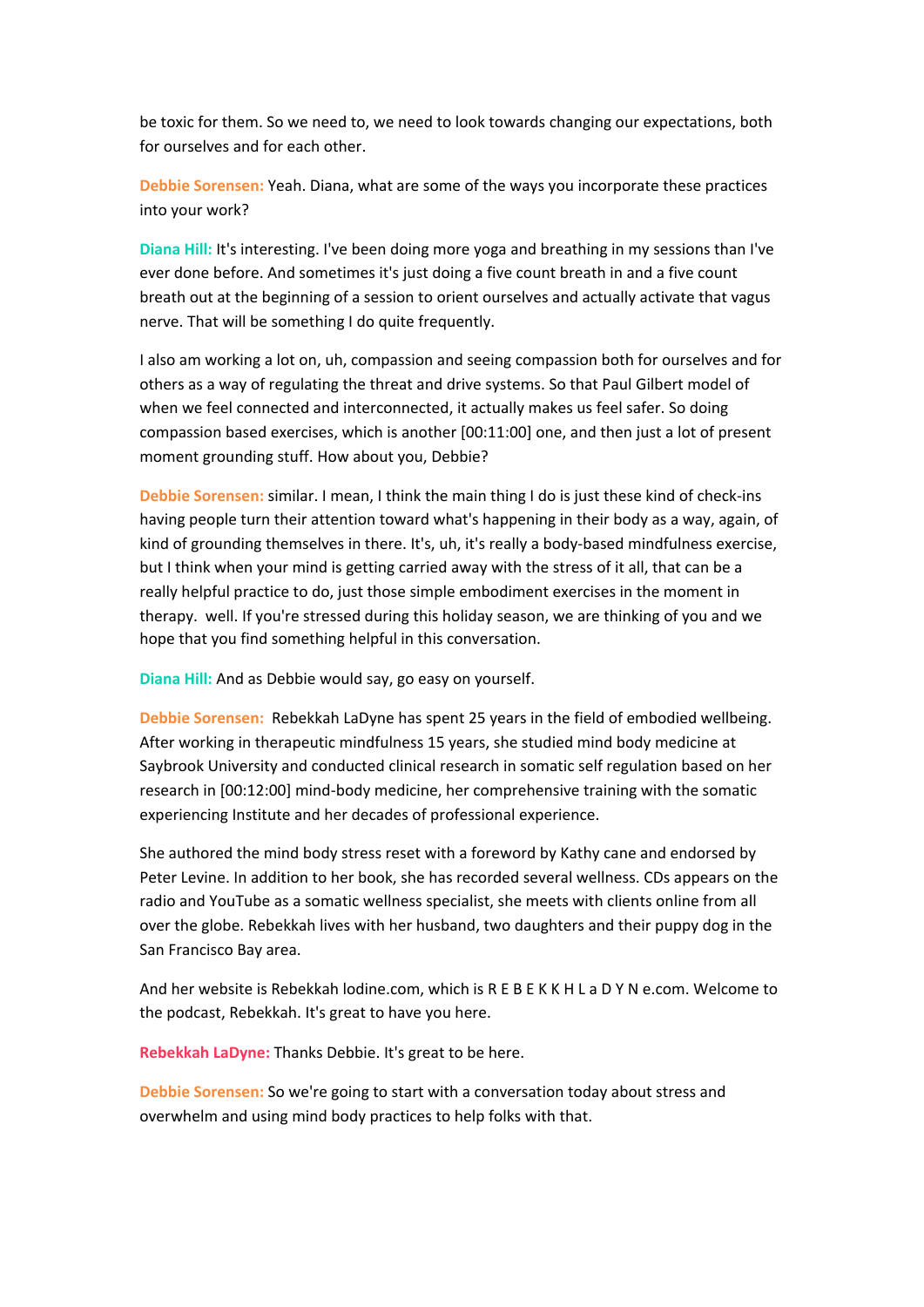And I just, before we dive in, I want to just let folks know that we will be doing an [00:13:00] exercise brief exercise at the end of the interview. So stay tuned if you want to try putting some of this into practice.

**Rebekkah LaDyne:** Absolutely.

**Debbie Sorensen:** Great. So stress and overwhelm. This is something that a lot of folks are going to be familiar with.

It seems like it's a, maybe a very common, almost an epidemic of its own, right?

**Rebekkah LaDyne:** Absolutely.

I do. Yeah. I referenced it in the book as its own pandemic. It's something that is so widespread. Cross-cultural happening to most of us. At some point in our lives, it will touch us. And now with what we're living through.

Absolutely. It's touching more and more people all the time. It's really important that we gained some skills for how to help ourselves through difficult experiences. Absolutely.

**Debbie Sorensen:** Well, I'm glad you're doing this work. And actually I'm wondering if you would mind sharing a little bit about your own personal story of how you became interested in this, because I think people will be able to relate to [00:14:00] it.

I know you share a little bit

about it in your book.

**Rebekkah LaDyne:** Absolutely. Sure. So. What happened for me is, um, I think it's pretty typical. If you a person listening, replace your own life experiences, the specifics of them with mine, it was a perfect storm of stress. It was, um, stress compiling from many different parts of my life.

And for me, what it was, um, was leaving a successful and satisfying career. Having children moving to a new state and then finally ending up in a toxic work environment. So putting all of those things together created such an intense stress load that my system couldn't handle. It couldn't regulate through it.

Couldn't find how to come back. And so again, listeners you'll have your own set of several. Events that create [00:15:00] so much reactivity in your system that you find yourself overwhelmed with stress response, overwhelmed with how can I come back from this reactivity? How can I return to. Uh, disposition of okayness or a baseline that has me functioning.

Um, but what I know about that now is that those experiences were really just waking what we could call the sleeping dragon. Those experiences are really just waking up. Years, past reactivity that had been stored in my body and those somatic memories were, I like to think of them as they were just waiting for the right time.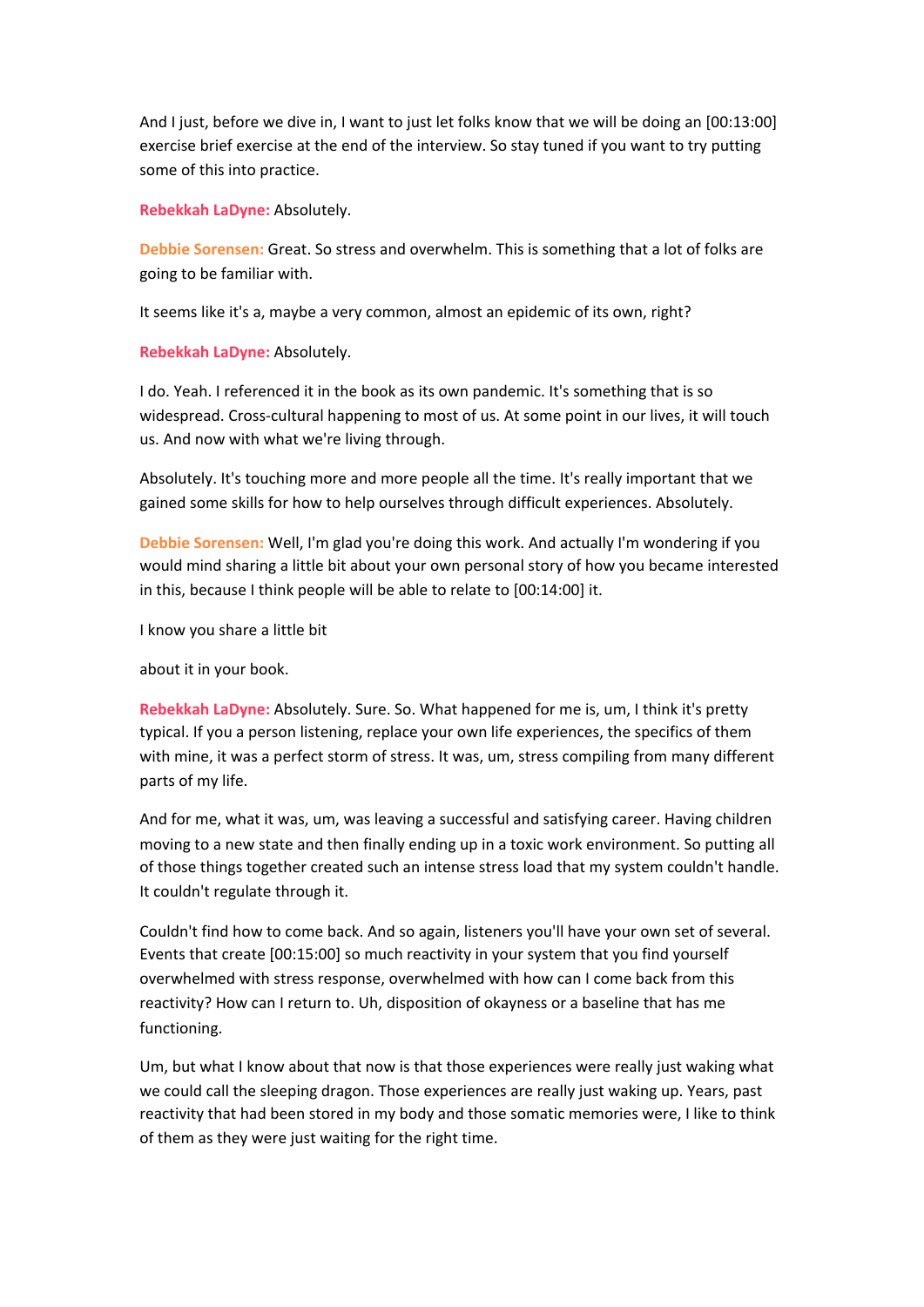They were waiting for a moment in my life when I had capacity. To work through them as I didn't have when they originally imprinted in my system as a young person [00:16:00] and they were waiting for a time when the stress actually was just similar enough, just similar enough and also heavy enough or intense enough to remind my system, Hey, this is still here.

This is still here and it hasn't been resolved in the book. I liken it to us, a child waiting quietly in the back of the class, not bothering anybody, wondering when will it be my turn to get my, to get help, to get my questions answered. And in this case, the questions are, how can I learn how to recover from extreme stress reactivity?

Um, At the time that any of us are going through this, I, myself, the clients I've worked with the colleagues I've talked to wonder, you know, why is this happening? What's wrong with me. I wish this wasn't happening. Of course it's a painful experience where we're all gonna feel that way. But I think if we can.

[00:17:00] Create a little space in that to say, okay, this has been here. This has been here for a while and it's been waiting patiently for a chance to be processed for a chance to, um, gain efficacy over this experience. Let me. Use this to my advantage. Let me, I don't know if embrace is too strong a word, but, but let me welcome the fact that this is happening and this is giving me a chance to become effective at stress resilience in a way that I wasn't, when these imprints originally occurred for me.

And so for most of us, that's early in our life. Um, and then these, these difficulties come up when we're adults, many people say, you know, I don't really even understand why this is happening. The things that kind of tipped it off, weren't quote that bad. Um, and, and so stress reactivity can function that way.

Years later, decades later, we can have [00:18:00] a handful of experiences that are, let's say that the number of them is sufficient to create overwhelm, or we can have an experience. One experience that is big enough, that in and of itself, it can create overwhelm. Or it can just be repeated. There can be kind of medium high stress.

That's repeated for a long enough period of time that it creates overwhelm. And in any of those circumstances, we're going to wake up the sleeping dragon of, of those things that we weren't able to process through. Earlier in our lives that we didn't have self-efficacy that we didn't have capacity. We didn't have autonomy.

We didn't have agency in the ways we have now. And, and this is now the chance to change those imprints. This is now the chance to make it function differently in our body and our mind.

**Debbie Sorensen:** Okay. I see. So it's like, there's something, the sleeping dragon is, [00:19:00] um, it's like, this is

something that we can

learn, but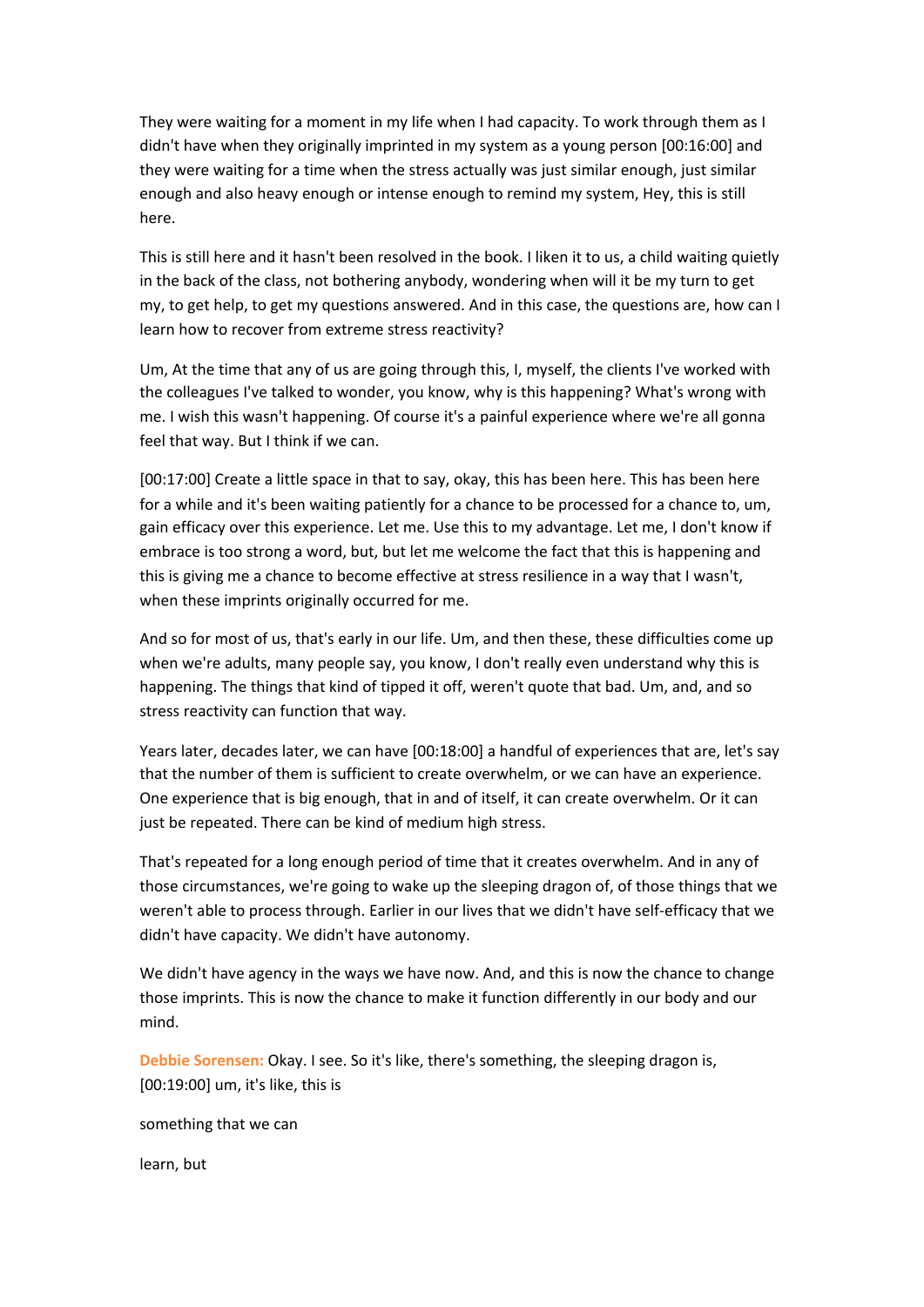we sometimes just.

Don't really bother because we're kind of holding it together. But then when either whether it's a big. Traumatic stress or just that chronic stress, eventually it kind of starts to just take a toll. It sounds like.

**Rebekkah LaDyne:** Yeah. Yeah. It's the three things I like to say, or it can be something that is just too big that happens.

It can be things, a combination of things that are just too much or it can be too often. So. Too big, too much too often are things that create or awakened stress imprints that are already there, that our body system, our mind system lose the ability to effectively recover from.

**Debbie Sorensen:** Okay. We all have stress. Of course, it's part of life.

It's part of living and engaging in things that matter to us. And it's not always a problem, but there [00:20:00] is. I mean, I hear this word overwhelm a lot because I think there is something that can happen where the stress just becomes so much. Can you just describe a little bit about what, what does overwhelm really mean to you and how is it different from just the regular day to day stress?

## Of living a life.

**Rebekkah LaDyne:** Yes. Overwhelmed to me has to do with the experience of not having the ability to manage your own stress reaction. So, you know, I'm. Late for a meeting. I forgot my masks pandemic time. I'm trying to figure out how I can navigate this difficult situation and still get to the person that I need to meet outdoor.

And at distance, I'm going to have a stress reaction. I'm going to my heart. Rate's going to increase my body. Temperature might rise. I might feel some muscle tension. My mind start to, [00:21:00] might start to work a little more quickly. No problem. This is a healthy, normal stress reaction. If I become overwhelmed by that experience, my.

Body-mind system is going to react in a way that isn't warranted by that situation. So I might begin to have a panic attack. I would I'm hyperventilating to the point of not being able to function my, I break into a cold sweat. I go into a freeze. I can't think I can't remember where I'm going. I can't find solutions to my dilemma.

Overwhelm is when the system is responding. W well, overwhelm is when the system can't take the stress reaction that the stress that's occurring. Maybe there are too many external stresses that are occurring all at once. And the system becomes overwhelmed by that. Or maybe there are too many internal stress responses happening all at once and the system becomes overwhelmed by that.

So [00:22:00] if you think of it as like a pot that's boiling over, maybe the pot is too full of contents. That's. Internal stress response, or maybe the heat outside the PI's too high. And I need to turn it down. So either I need to take some things out of the pot. I need to lessen those internal stressors sponsors, or I need to turn the heat down outside.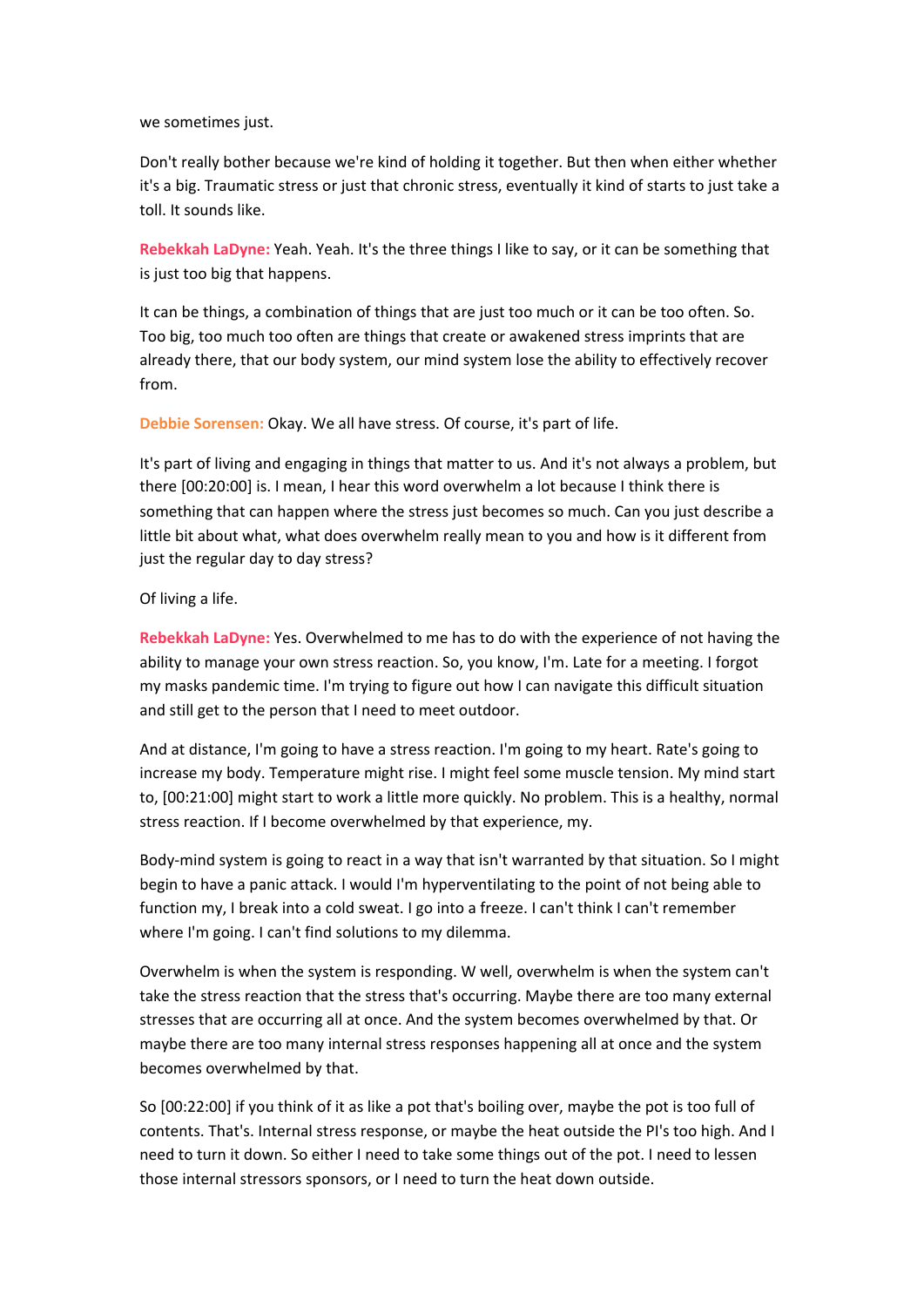I need to figure out how to lessen what's happening around me and those two things. The combination of them create an experience where I can't respond in a way that is. A helpful response when I'm overwhelmed. When any of us is overwhelmed, our body mind system is reacting in a way that isn't helpful.

It's overreacting or under-reacting right. That's hyperactivation or hypo activation. And then we're not, we're not effective. We're not meeting the situation with what it needs and what we need in order to be where we are with what's happening.

**Diana Hill:** We've had a number of guests on the show that we've been inspired by, [00:23:00] and that are offering you our listeners discounts on their programs. If you go to our website offtheclockpsych.com, you'll be able to find coupon codes for the programs of Dr. Judson Brewer, Dr. Rick Hanson and Jen Lumenlun. So go check it out at, offtheclockpsych.com and start learning today.

#### **Debbie Sorensen:** Can

#### you tell us, so

what do you mean by, hyper activation? What might that look like? And then the hypo activation.

**Rebekkah LaDyne:** So if I'm overwhelmed and I move into hyperactivation, my mind is going to race. My heart is going to pound, my stomach might move into knots and I'm going to move into fight or flight.

Okay. So I'm going to try and battle my way through this experience. So if I'm like I was saying, driving down the highway and I realized they don't have masks and I'm late to the person I need to meet, I might start to drive like a maniac and shouted every other car on the road. We've all seen [00:24:00] drivers like that.

That's a person in hyperactivation. They are struggling to manage their reactivity. I might then, you know, Cut off someone and park my car and the spot they were waiting patiently for. Hyperactivation I might get out of the car and start grumbling or kind of dismissing the people around me. I was in downtown in the town.

I live in yesterday and someone shouted at me and my daughters. As we were staff standing on the sidewalk, they were parking their car. We weren't doing it. Anything in their direction, but they were in a state of hyperactivation. Okay. So it's just to recognize, okay, stress levels are high right now everywhere.

And let's just go inside the bookstore that we're standing in front of. Right. But hyperactivation is going to move someone into fight. So the other option for hyperactivation is they might move into flight. And if you're moving into flight reactivity, your whole body is urging you to get out of the situation that you're in.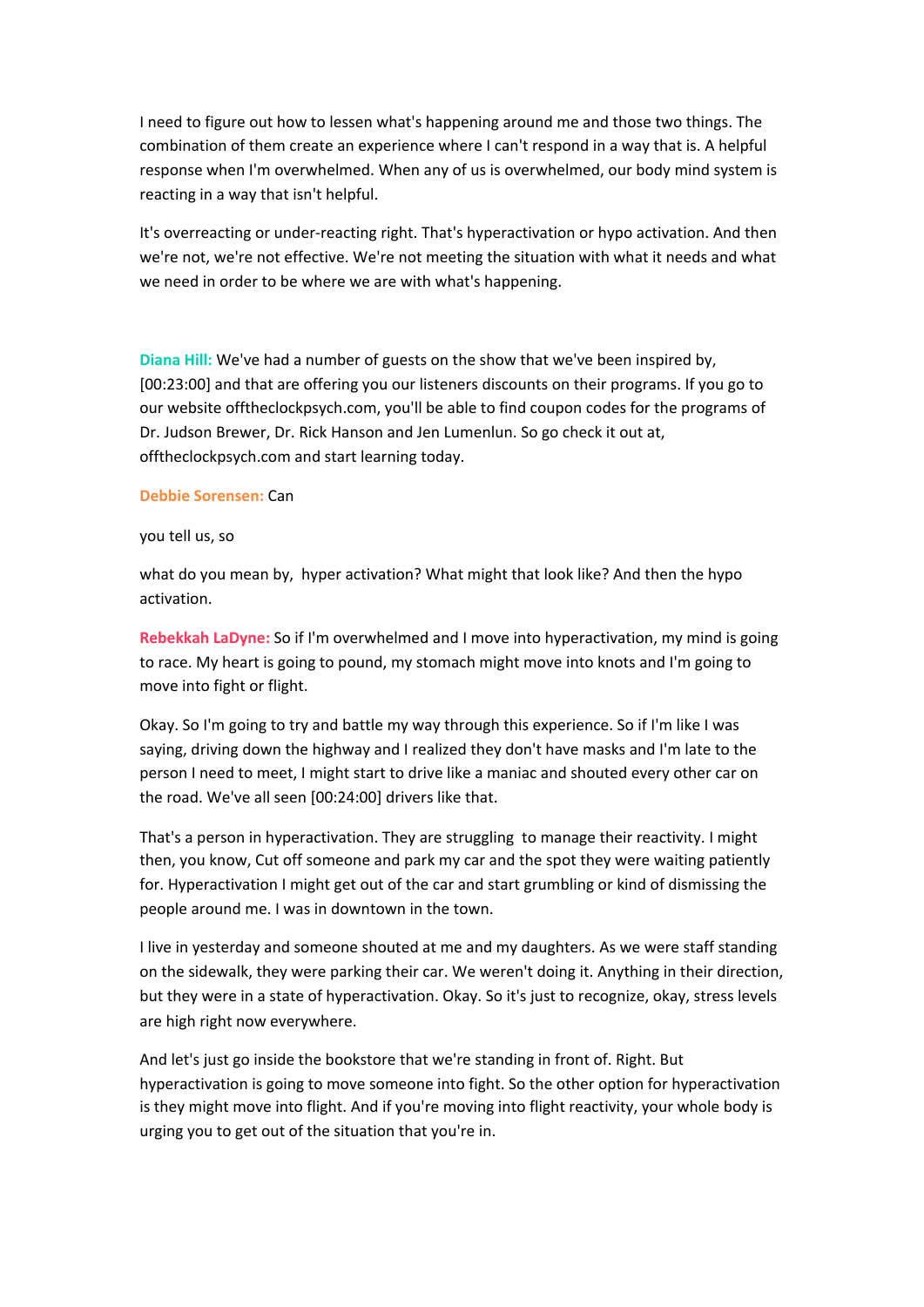So you might. Drop the [00:25:00] appointment that you're going to altogether, that's, that's a no-show right. Or you, we can, that's an external flight where I just disappear and don't complete the task, but there's also an internal flight where I kind of just disappear. I kind of just disconnect from what's happening.

I'm meeting someone, but I'm not really there. We've all had that happen either to us or within us. So those are the hyperactivation ends of reactivity.

**Debbie Sorensen:** And I, one of the words that you used to describe it that I love, cause I think it really is accurate you at one point in your book, you call it kind of spinning out.

And I have heard that from a lot of people where it just feels like

when

you're in that, that kind of fight or flight mode, it's like you're spinning,

you know, the whole world just feel

like you can't even kind of focus and make sense of it.

**Rebekkah LaDyne:** Yeah, exactly. And so it's. Another way to think about it is it's all gas.

Okay. So spinning, you're spinning in circles with your foot, just pedal to the metal gas. Okay. [00:26:00] On the other end of the spectrum, hypo activation bats are freeze and shut down. So I'm going down the road. I'm realizing I'm late. I don't have masks. I freeze, I panic. I, I can't solve the problem. I don't know what I'm going to do in order to get through this dilemma or situation in a freeze.

I like to distinguish between these two, there's a subtle difference in a freeze. My external. Presentation is that, um, Um, statue still hoping no one will notice me evolutionarily. I'm just like, if they can't see me because they can't locate me because of my stillness, maybe this whole thing will end and I'll be fine.

Right. Um, there are many predators that can't recognize their prey. If they're not moving so evolutionarily, we just hold still hold our breath and [00:27:00] hope it all passes quickly. But under that freeze, there's actually tremendous activation. So it looks like the brake is being slammed on, but there's so much fear coursing through that system.

There's so much reactivity coursing through that system. That's the stuff that tends to wake you up. At two in the morning later, is that unresolved, hyper response buried under all of that frozen freezy stillness. Okay. The further end of that spectrum is shut down. That's where you are so stressed. You, you hardly know where you are, who you are or what you're trying to do.

That's when you just can't think clearly you hardly know what's going on. You can't solve the problem. There's disconnection to you, to the people around you, to the circumstance. It's a very difficult state to be in, and it's, there's almost no functioning available to you. And people feel very stuck in that state.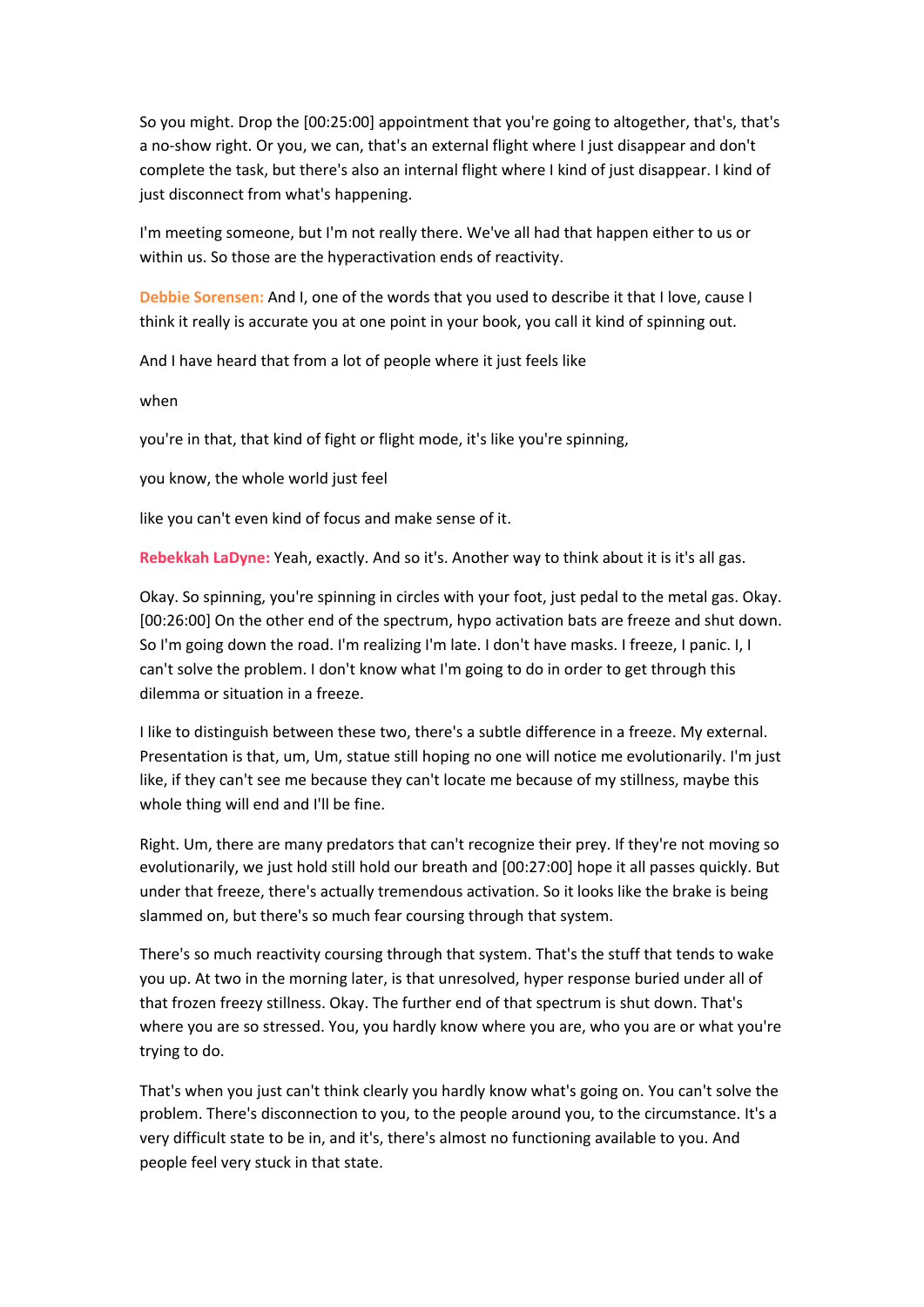Like they want to be effective and they want to have [00:28:00] agency, but there's this disconnecting shutdown that overtakes them. That's what happens when the system is so overwhelmed by stress, that the only thing the system can think to do is just turn off its awareness of the stress. Just completely disconnect from everything that's happening and, you know, kind of go into a hibernation state, ready to come out when it's all over.

Yeah.

**Debbie Sorensen:** Yeah. I mean, I think I just can think of some examples where you maybe a little bit. Less extreme, but where people just are sorta checked out, you know, you can tell they're not quite processing what's happening.

I mean, it probably happens to all

of us from time to time.

**Rebekkah LaDyne:** All of these things happen to all of us from time to time an they're normal.

And they're even healthy. There are circumstances in which we would want to have each of these responses. However, when they happen, In situations where they're not warranted. And when they happen repeatedly, when they seem to be our go-to [00:29:00] , that's something that our body is telling us.

There's dysregulation in this system, I'm responding to normal life events. Like the house is on fire, and I need to do something to change that. Right. So, you know, I talk about in the book, if you're answering emails or paying bills, or just trying to make an appointment with a friend and you're moving into extreme stress reactivity, your body's telling you something it's telling you that when it wants to engage slightly.

Just enough to answer an email just enough to make an appointment. Your body goes into all systems, go reactivity. Like you're saying into complete spinning. That's where we lose our capacity to modulate. We lose that subtle responsiveness that. We need to be effective and, and to feel good in our life circumstances, being in extreme stress reactivity, it feels painful on whichever end of the spectrum.

You're on. It's a, it's a painful, uncomfortable experience because [00:30:00] our body thinks our life is in danger. And that's not something that you just kind of sit down and relax from after it's all over. That's really, it's taxing in a way that. Those of us that have lived through it can understand any of you out there.

You, if you know the experience of deep depletion, deep exhaustion after what seemed like just normal life events, that's your body moving into extreme stress reactivity, and it's taking a toll. We want to learn how to modulate our experience had to just have the response that's needed. Show up in a way that our body can handle that our mind can be.

Alert and engaged, but not in fear or in, like we're saying disconnection.

**Debbie Sorensen:** Is that what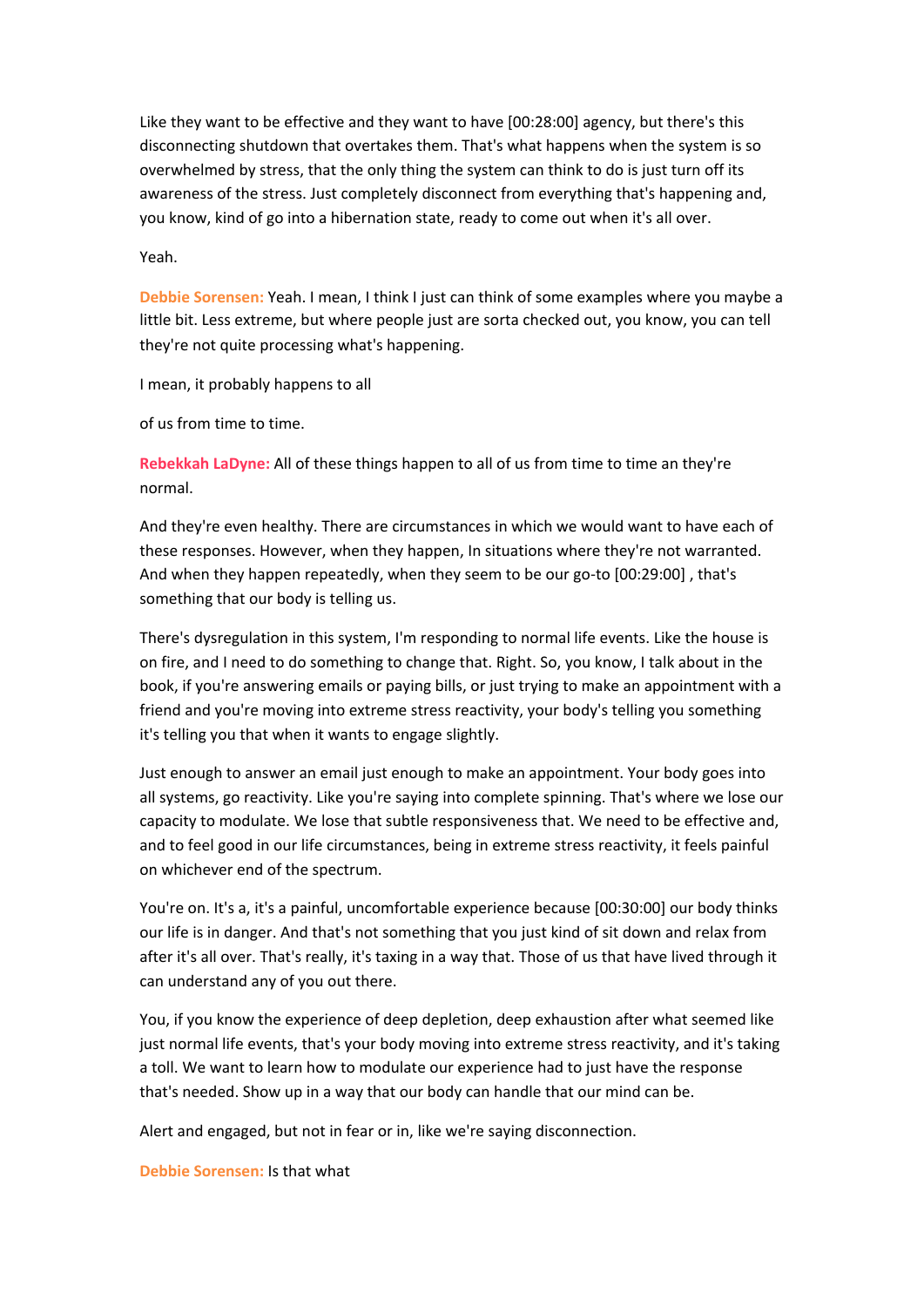you call in your book? Functional activation that state that you're talking. Tell us a little

bit more about that. What

does that

mean?

**Rebekkah LaDyne:** So we've just talked about kind of above and below, right? Hyperactivation [00:31:00] is that's a really high level of reactivity hypo activation.

Is this very low level in the middle there. Functional activation because activation isn't negative. That's what I really want to underscore. Peter Levine talks about this in his work. Stephen Porges talks about this activation is a likeness activation is when we're having fun activation is when we're engaging in talking with friends activation is when we're going to an event that we're excited about activation is even just alertness, the alertness that draws you into a good book.

Okay. And so. Functional activation is when you are engaged, when you are present, when you feel your body is awake and alive. When you're, when you're in that kind of pleasant present moment experience. That's functional activation. And we want access to that. We're not trying to go through the world on some kind of dull subdued, you know, [00:32:00] monotone experience, but for people, for whom this stress reactivity is really deeply imprinted.

It's a very deep physiological habit. When they move into some kind of engagement, what we would call functional activation. It can. Tip them very easily into that hyper or hypo place. So one person I worked with gave me this example, it's happened to many people. I've learned since then, several clients have talked to me about this is going to a concert.

I mean, now no one's going to concerts, but we all remember when we would go to a concert. It's an exciting event. You get your tickets in advance, you plan the evening. It's something to look forward to. And the excitement of going to do something that you've been looking forward to, and that, you know, kind of brings this whole Hadid awakeness tips.

A person into one of my clients had a panic attack at a concert. He was just [00:33:00] there, ready to hear his favorite song and the increase in his heart rate and the, even the way that we become in a negative light, we call it hypervigilant. But in a positive light, we call it attentive. Even in the way we become attentive to seeing and hearing can feel to our stresses.

Awesome. Like, Hmm. Am I beginning to scan? Am I beginning to vigilantly? Watch my environment and it tipped him into a hyper activated state. There is, uh, an interesting study of combat veterans who were sent into a safe environment to exercise. And so they were jogging in the woods and once their heart rate got to a certain level body temperature to a certain degree, breathing rate increased to a certain degree, they moved into hyperactivation.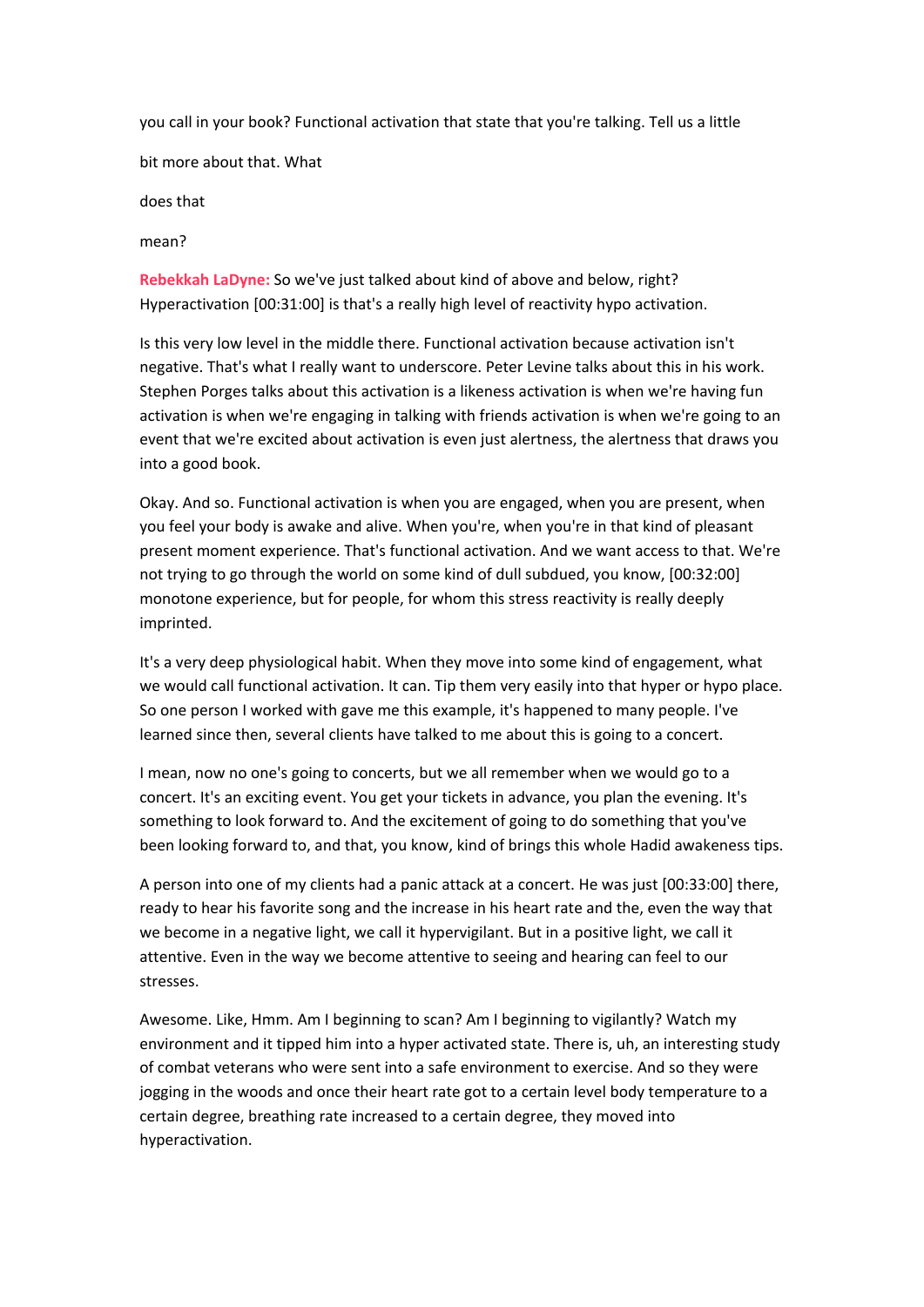They were jogging in the woods in a [00:34:00] safe, beautiful environment. This was a purely physical cue that sent them into. A response, similar to what they experienced in combat. So our body sends messages to our brain. Hey, my heart rate is increasing to a certain degree. Is there danger? Lurking? Hey, I'm starting to hyperventilate even if the ventilation is because I'm running.

Healthfully through the forest. Is there something happening here that I need to be aware of? Our body is sending messages up to our brain all day long, all the time. And so if we're a person for whom these stress reactive States are really available. As I talk about in the book, our body might send messages that cue.

Extreme reactivity when all we're doing is exercising or all we're doing is going to a concert or for some people, you know, all we're doing is giving a presentation at work, right? So we need to pay attention to do I have access to [00:35:00] functional activation. Can I stay embodied? And present and feeling safe and calm enough and okay.

Enough, but still be engaged, but still feel like I'm really with what is happening. I don't have to disconnect in order to stay safe, nor do I have to battle my way through it in order to stay safe. Right. That's the freeze shut down side or the fight-flight side for that. I can actually just be. They're really present really with my life.

That's I think what we want that's I think what this extreme stress reactivity is keeping us from. Yeah. Keeping us from being able to really be where we are.

**Debbie Sorensen:** And your approach really harnesses again, the body, you know, the mind body, you call it, the mind, body stress reset. And before we talk about that, I just, I think [00:36:00] often the, when we're feeling stressed when we're feeling overwhelmed.

We try to think our way out of it. And for example, for those of us who occasionally find ourselves late at night, just the mind is. You know, trying really hard to figure this out, right? So we get really into overthinking about it and we're trying to solve our stress problem, you know, intellectually. Why do you think that those types of approaches can sometimes just miss the Mark in terms of.

**Rebekkah LaDyne:** Absolutely. Yes, this is such a great question. So there we are. Some of us in the middle of the night and the mind is spinning as we were talking about before spinning indicates to our stress system. Hmm. I wonder if something's wrong. As we were talking about before the body sending messages. Right. So the body and the mind are constantly communicating with one another about the level of okayness, the level of safety that we feel is available to us.

If my mind is spinning my body's going to cue into that and wonder. [00:37:00] Is something happening around me that shouldn't be happening around me, just from the rumination, just from the way I'm mentally hypervigilant at that time. So that's the first thing is that mental rumination and hypervigilance is going to send cues to my body that something might be wrong.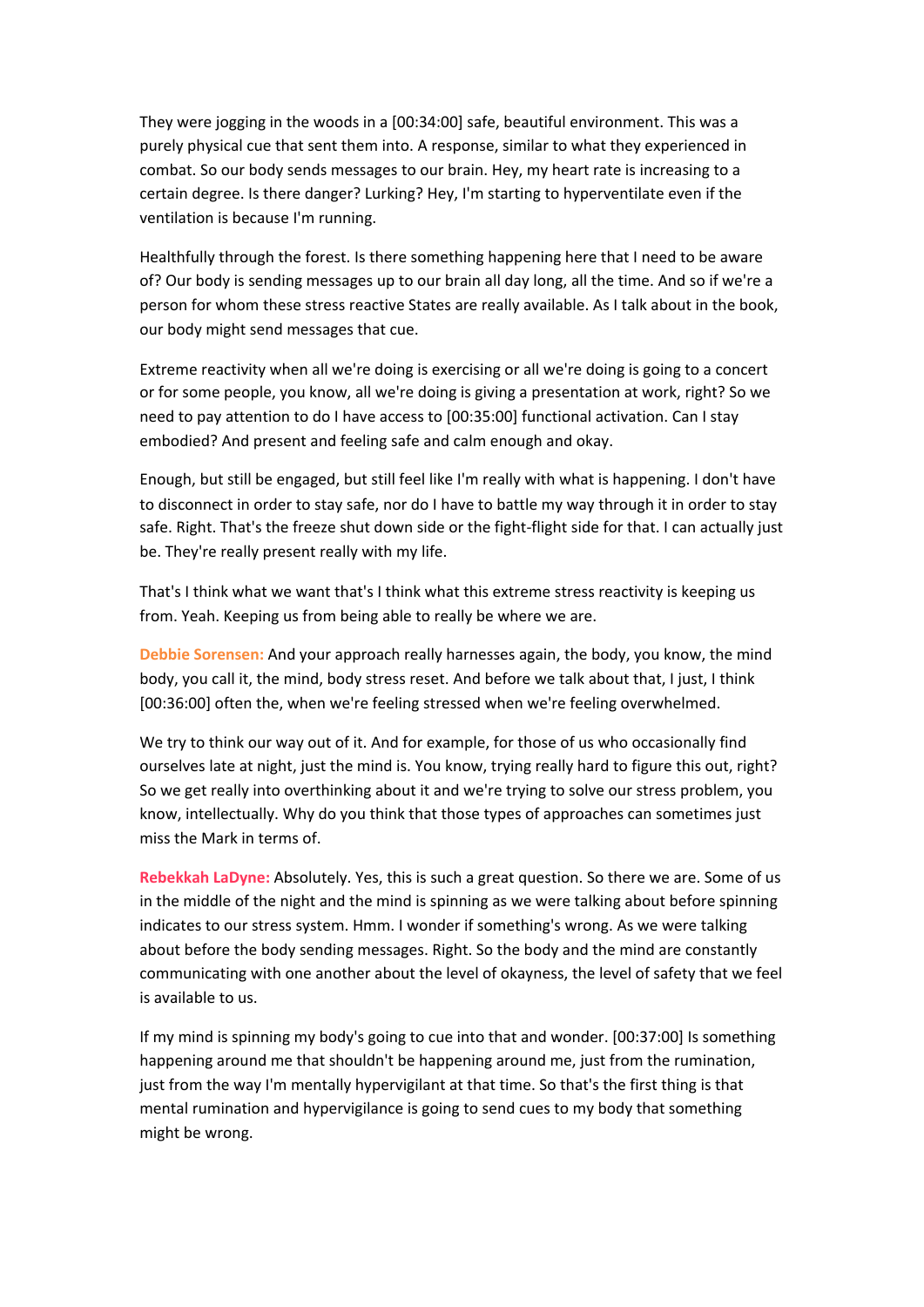The other thing that happens is that our stress reactivity is designed to go through experience that have a beginning. A middle and an end. And if I'm lying in my bed spinning in circles, there's no end to that reactivity. Okay. So I don't see something difficult, respond to it with intensity and then finish.

In the book I talk about how evolutionarily Robert Sapolsky explains we're meant to flee from a predator and then recognize we've gotten away or safe. Find a good place to settle down, take a breath, congratulate ourselves for [00:38:00] our earned safety and rest. When we're laying in bed in the middle of the night, ruminating.

We don't get to that place. We don't get to the end. The third difficulty is that we have these incredible imaginations and these incredible imaginations can take us to wonderful places and invent all kinds of things that we, human beings have invented over the spirit of time, but they can also take us to terrible destinations.

Okay. And what's. Unfortunate is that when we are in a state of stress, we are tuned into negative bias and our mind is going to jump to worst case scenarios, negative conclusion, over and over again. And each of those worst case scenarios that plays out in our mind is going to alert our stress system.

Again, things really are going South then a more difficult. What if is going to pop into the mind? That circles back into the body and [00:39:00] around and around, it goes amplifying our stress. So because of these dispositions, this is evolution playing out in our body and our modern night in our bed at two in the morning.

But because of these evolutionary dispositions, trying to think our way through it and solve it right there while lying still. Is intensely stressful for our system. So what can we do? Let's think about doing the opposite. Okay. So let's start with our imagination. We can recognize. Wow. I really am in a negative bias mind state right now.

Let me, I like to talk about evening the scales, right? If you think about the old fashioned scales, we have a basket on each side. The basket of negative, what ifs? This is really heavy. We've definitely covered that one in spades. Can I bring in some positive what ifs and this isn't [00:40:00] Pollyanna ish. I'm not pretending everything's rosy and perfect, but I'm just evening out.

What's running through my mind and therefore running through my body. So, so I'm just wanting to even out what's happening in my body and my mind can I. Can I consider how it might go. Okay. Whatever it is that I'm ruminating about. And if my mind is willing to maybe I'll just let myself imagine a positive outcome.

What I talk about in the book is that negative images have a tremendous impact on our body mind system, but positive images do also. So if we let ourselves picture something going really well and then let ourselves feel. Ha, how did that impact me then I'm referring back to the first one I talked about, which is what's going on in our mind has a deep impact on what's going on in our body.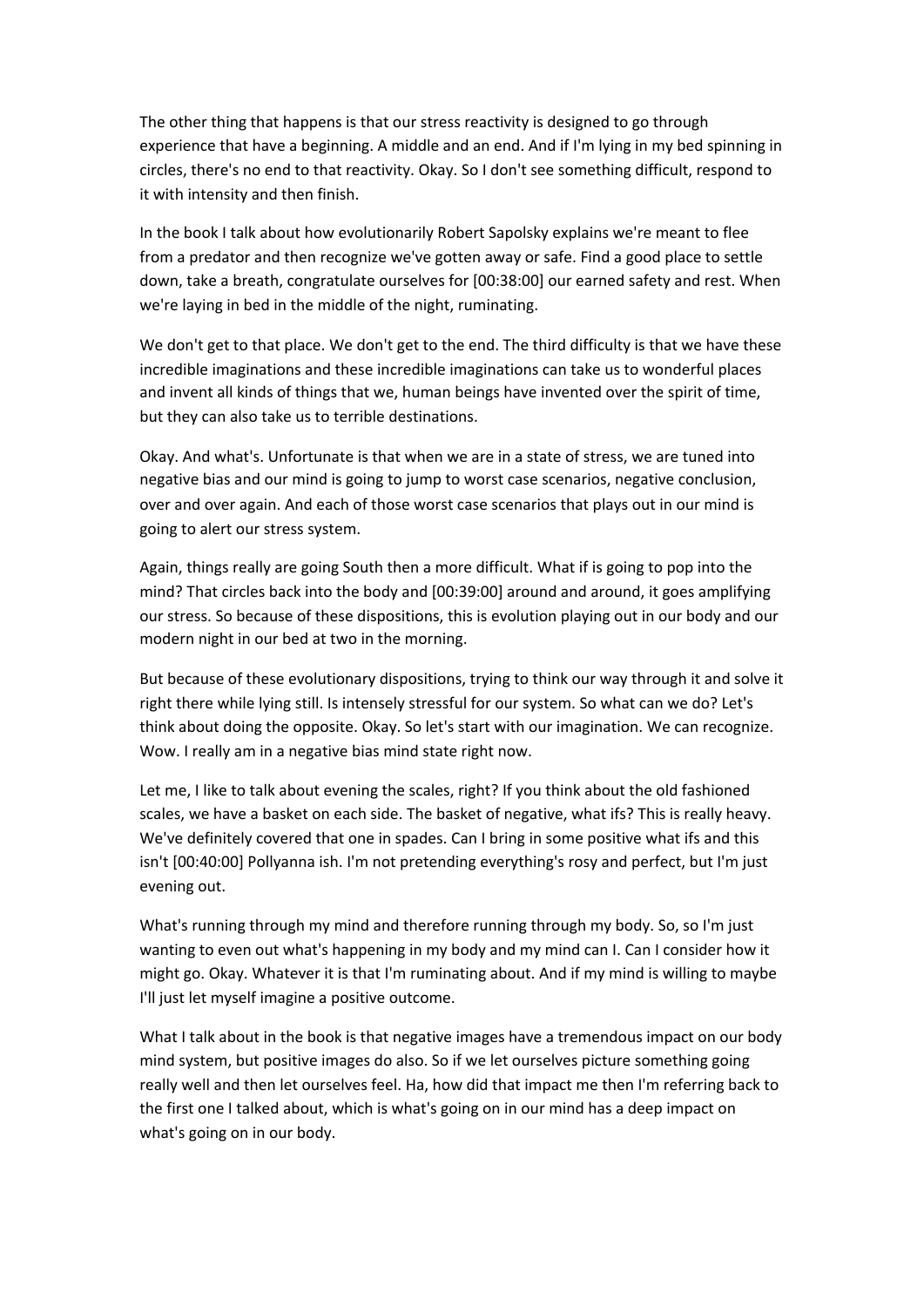And I let myself feel, yeah, that one feels really good. That version of things calms me at [00:41:00] two in the morning. Then I'm changing that body mind conversation for the better I'm changing it. Not to pretend like I said that everything's perfect and rosy, but that I can sooth my system. That I can let myself come back to a state that it probably is a more balanced response.

I don't know what's going to happen tomorrow with such and such, whatever I'm worried about. Can I let my system feel the potential for okayness as equally as it's already focused on the potential for not okayness, right? And with that self-regulation then I can get back to sleep, wake up in the morning and respond.

Instead of react from some kind of doomsday experience or body-mind state.

**Debbie Sorensen:** Yeah, it's almost like you're broadening your perspective to look. I think we get into this tunnel

vision around the, like you said, the worst case scenario. We love to do this at 2:00 AM and then you're kind of taking a look, you know, kind of expanding [00:42:00] into other possibilities as well.

**Rebekkah LaDyne:** That's exactly it. Debbie, in the book I talk exactly about that tunnel vision that you're referencing. And our mind is designed to move into tunnel vision. When we're in States of high stress. If I was being chased by a predator, I'm not going to look around and notice the beautiful foliage I need to focus solely on that predator.

So I tune everything else out for my survival. And when I am actually in a life-threatening circumstance, I say, great. Let me move into tunnel vision and be really effective and safe myself. However, when I'm not in life-threatening circumstances, this tunnel vision is a detriment. As you're saying, we need to, I call it the end.

Also, we need to widen out and ask ourselves, and also what else is happening. And also, what else am I aware of? So simple, but very effective. If I'm lying in bed at two in the morning, and [00:43:00] also what else is happening. Oh, I feel the comfort of the mattress beneath me. And also what else is happening. My blankets are warm and also what else is happening?

It's quiet outside my window. And also what else is happening. I'm orienting to my environment in this case, which is one of the skills I talk about in the book. And then I'm going to orient to my by bodily experience. And also I feel there's just a little bit of ease in my. Belly as, Hey, focus on the quiet outside my window.

And also there's just a little bit less tension in my jaw or my neck as I feel the mattress underneath me. So want to change the mind conversation from first, I was focused on, Oh my gosh, this is going to fail. Or this is going to be a catastrophe. And my body was contracting and I was just in that negative loop of things, feeling worse.

And then my mind mentally [00:44:00] sounding worse. Let's do the opposite. I call this a positive feedback loop. I feel the mattress. Then I noticed my shoulders stuff in and I begin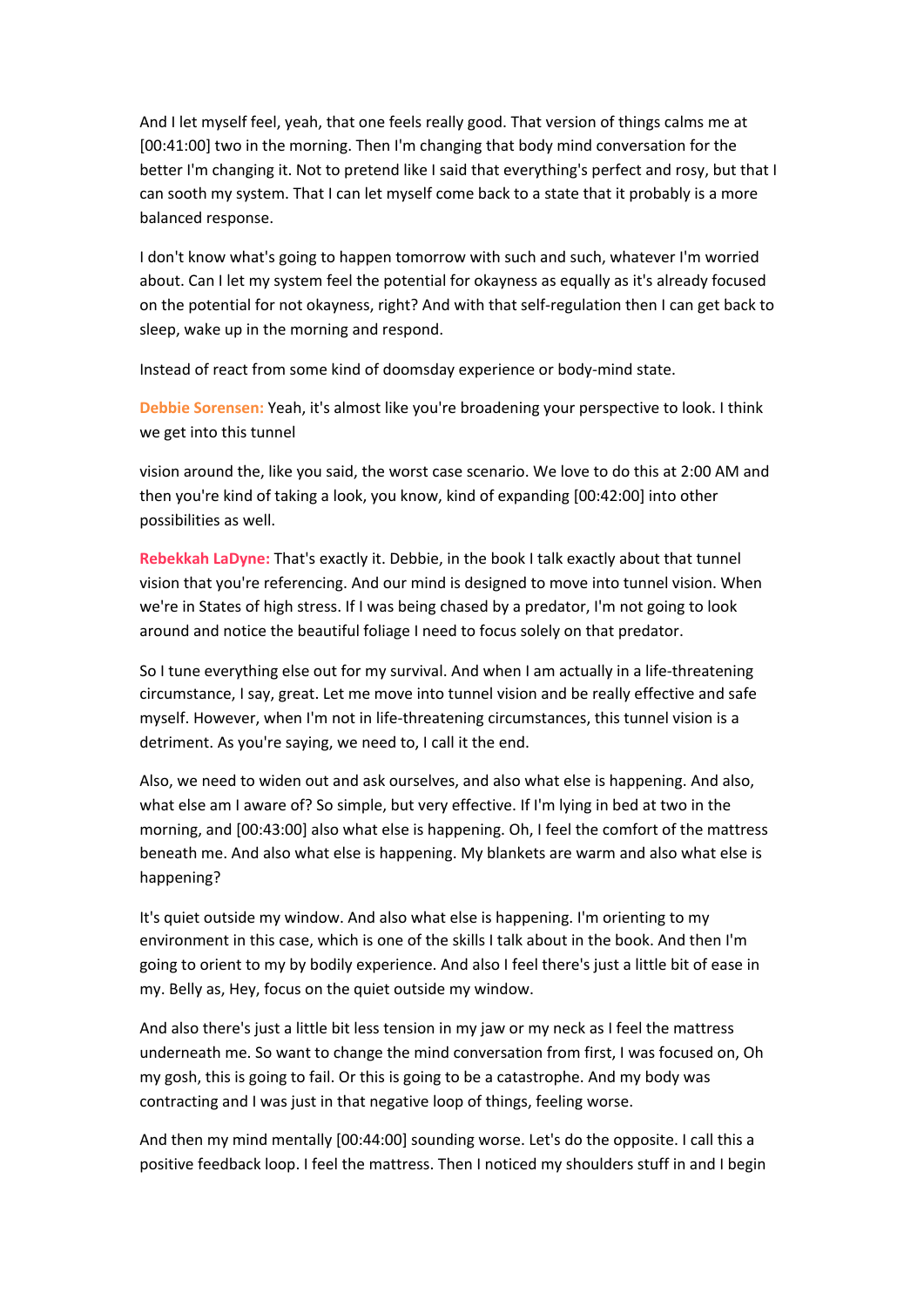to be aware. There's like, you're saying I can widen out and see what else might be possible with this circumstance that I'm worried about.

**Debbie Sorensen:** You know, even as you're talking, my dog keeps barking and I was getting this stress response, but you're talking about just kind of checking in with what you're noticing. And I was just feeling that kind of happening. Cause I'm sitting here thinking. Why she bark it, you know what I mean? I can feel that happening. It's kind of nice to hear you just kind of tune in and say, okay, what else is here besides the dog barking?

**Rebekkah LaDyne:** Yeah. And so those that's such a good example because you know, we're having this conversation. We want the sound recording to be good. The dog is barking and you have a momentary reaction and then all of your great self-regulation comes on board and you ask yourself, what else.

Is happening. And [00:45:00] as you were describing our listeners, can't see it. But I see you settled down into your seat, right? There was ease in your body. You have access to all that. Great. Self-regulation, you're embodying that return to okayness right here before our very eyes. This is really valuable for us to talk about because.

It can be a period in our life where enough things happen in a row that are about as stressful as the dog barking during a podcast interview, but they keep happening and they keep happening and we don't access our somatic regulation. We don't access our return to okayness and suddenly not very much feels okay anymore.

So that's what I'm really talking about with the mind body stress reset is if you listeners have lived through or are currently living through a period of your life where your body keeps feeling like things, aren't okay. Things aren't safe, enough things aren't in things [00:46:00] aren't. Allowing you to feel welcome in your experience, that is a level of stress reactivity that you shouldn't have to live through, that you shouldn't have to push through.

Let's get you some tools so that you can access your somatic regulation. You can return to wellbeing and recover from these normal everyday things that happen in human existence. That facilitate there, create reactivity. Yeah,

**Debbie Sorensen:** your, your approach is really, that's kind of what it's about, right? Just tuning more into your body, your direct felt experience.

And I think one thing I've noticed for myself and, and, you know, sometimes in my work with clients, I, I, we work on this too, but is that there is something about just settling in just kind of paying attention to what's happening. In the body that really does, you know, there's a shift that happens. Um, so I was just wondering if you could kind of briefly tell us kind of an [00:47:00] overview of this approach and, and some of the kinds of things you do, and also, you know, just a bit more about why that helps with the stress and overwhelm.

**Rebekkah LaDyne:** Yeah. Let me start with the brain. Cause you were kind of talking about something that really relates to this fascinating. Neural pathway that we can access. And then I'll talk more broadly about a sematic approach. So what you're saying is, um, it's really true settling into the body can have a profound effect on us.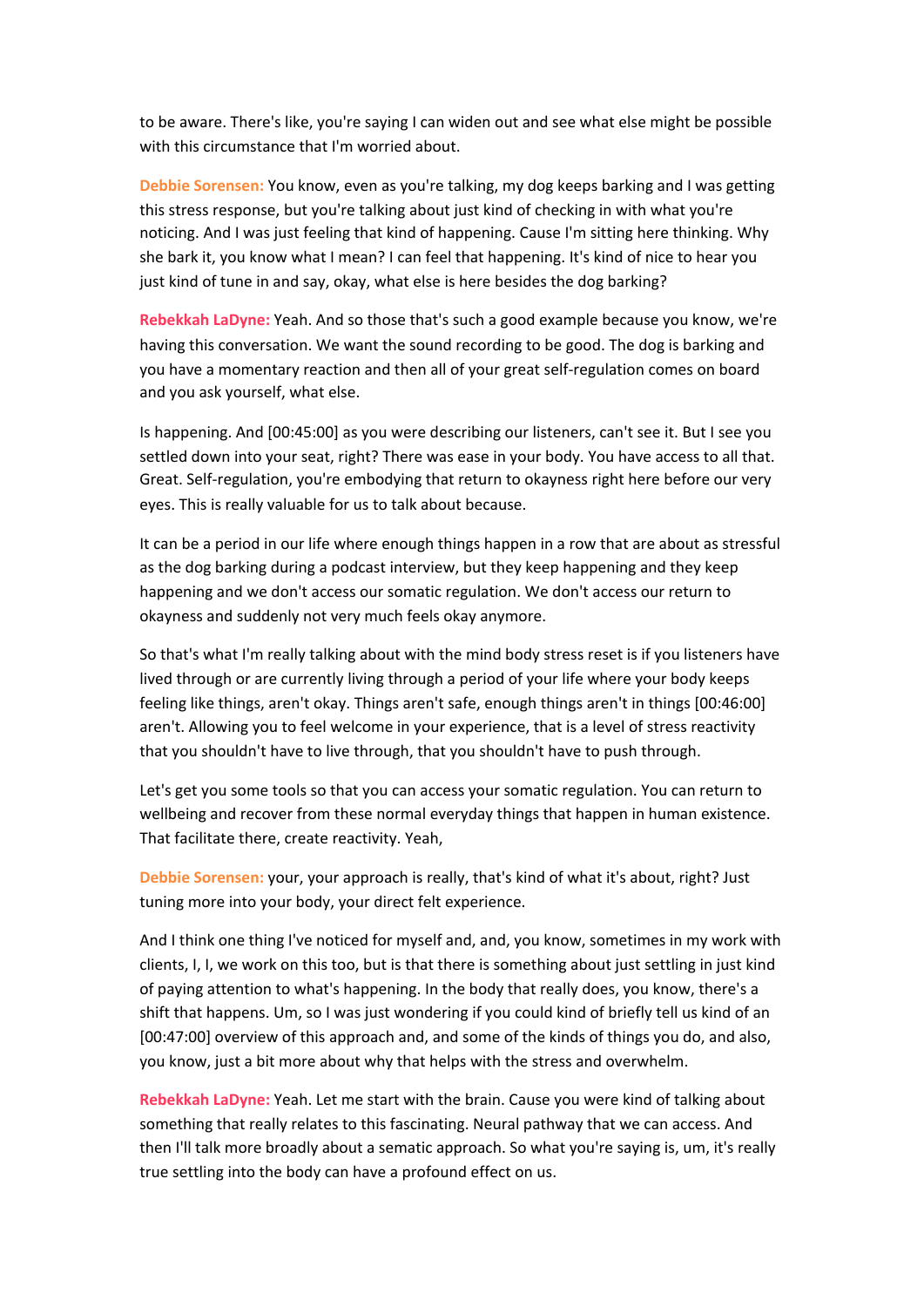And I want to put a caveat to that after we've developed those resilience pathways. So for people who are listening, who are thinking, well, I try to settle into my body and it doesn't help at all. Yes. That is absolutely true. If you are living in extreme stress, just turning to the body, isn't going to feel like enough.

You need to develop those resilience pathways. And there are numerous tools, 10 or 12 tools in the book that I talk about that you can work with on your own. That really do help. Repair your resilience pathways that really do help you return to an [00:48:00] experience of feeling that coming into a embodied experience is one that suits the system.

So I want to say it's not inherent, but it is something that we can. Burn or develop in our system. Okay. So the mind this incredible medial prefrontal cortex, right this middle front brain has these two channels that kind of can go off in one of two directions. And this is something that I learned by studying the work of Bessel van der Kolk.

We can move into. On one branch. What we were just talking about, which is rumination and the research shows, it's often self-directed criticism that this particular kind of rumination that intensifies reactivity in the system. So I can kind of worry about myself and criticize myself and my own experience and move into States of stress reactivity, or the medial prefrontal cortex can do this other incredible thing.

[00:49:00] Which is somatic self sensing. If I'm tuned into sensing my body, but not just anything in my body, because I could sense tension and my stomach heart-pounding 10 straw. And that would send me into more reactivity. But if I can move into somatic self sensing, that is soothing. If I can learn how to notice, like we were saying the end also.

My feet feel okay right now, my eyebrows are relaxed. And I mean that it's sometimes I work with clients and I say, is there any part of your body that's a little less reactive, a little less tense than another. And they say my nose. And that's where we start. We start with the tip of my nose is a little less tense than my stomach, my chest, my back, my, what have you.

If we can tune in somatically to what's okay. Even just, okay. Ish. As I talk about in the book, that's where [00:50:00] we start. If that's where we start, we can send these important messages to the brain that we don't need to invest in that branch of rumination. We don't need to continue to reflect on what we might have done wrong or what so-and-so might have done wrong.

What might be just. Going wrong that we all know what rumination sounds like. So this is this, this powerful tool because the medial prefrontal it doesn't do both at the same time. So we're kind of saying, Hey, instead of moving into rumination, how about we move into somatic awareness instead, specifically somatic awareness of what's.

Okay. What's safe enough. What's pleasant enough. So that's this one part of why this. This particular approach is so effective, there really are neural. Connections and explanations for it. Um, the other thing is that our body responds to our environment and to [00:51:00] even images of our environment, what we think might be happening before our mind does our bodies actually our first responder team and then our mind.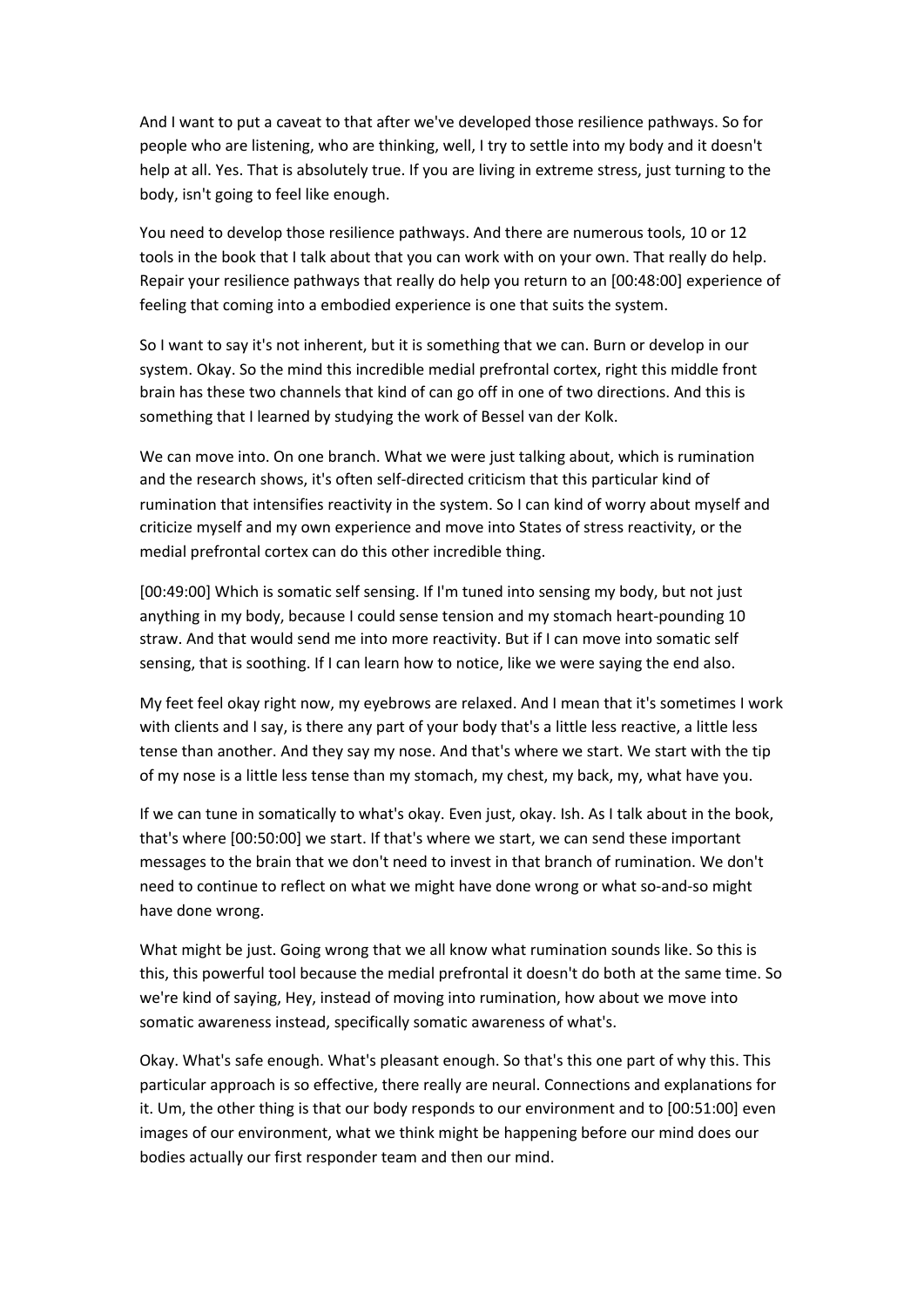Comes in and starts to tell us stories about it or make sense of it. Our, our mind is a meaning-making machine. So if our body has a response, that is, um, Quick fire, uh, gut sense. Something's not okay here. Our minds going to do some things valuable, which is assess the situation and figure out how to get out of it, what to do to remain safe.

But if my, uh, so Stephen Portus calls this neuroception. This is our embodied perception of our environment. If that's nervous system perception. If my body is inaccurate, if my body is in a state of hyperactivation and I'm vigilant and tunnel visioned, as we were saying for things [00:52:00] that are not okay. And there's just one part of the environment, that's a little questionable, but I key in on it.

My body's going to tell me things aren't okay. In situations in which they actually are. Okay. And because it's the first responder, I'm going to find myself in more and more circumstances where I feel. And I do mean we really feel it's all very real. We feel like things aren't okay, but we need to repair that neuro septic system.

We need to heal it so that it can more accurately perceive through the body what's happening around us. So when we're in. Extreme stress reactivity. When, when we live in that state, many, many things feel like they're not safe enough. And again, I've lived this, I know what this is like. And even though my, my mind was saying, Hey, you know what things really are.

Okay. I promise you. They are, my body was unconvinced. that's how I came to this place where I needed to find, how can [00:53:00] I access something that's going to convince my body, not my mind. My brain knows things are okay, but my body does not.

That's what's so different about a somatic approach is most of the clients, all the clients that I've worked with, they of course recognized to some degree or to a large degree that. Their stress reaction system isn't accurate, but they can't seem to find a way to talk themselves out of that stress reaction.

So what a sematic approach does is it really helps you slowly heal that neuro septic system by repairing the way that your body. Feels about the situations at sin. It's too much for me to deduce to a few sentences, but what I can say is we can't talk our way out of, and we can't think our way out of a [00:54:00] physical stress reaction, a physical fear reaction, or a physical shutdown reaction.

We have to go into the body and help our body recover. The felt experience the lived experience of accessing safety of really. Embodying wellbeing. What I, the reason I wrote the book is because I wanted folks to know I was in graduate school. I researched with the group of people.

Can these skills be taught? Can people self administer sematic skills? So I developed the protocol called the mind body reset and tested it out with a group of people. And the answer was unequivocally. Yes. The group had very good responses and we discovered, yes, you can learn these tools and teach your body how to recover from stress response, how to so mathematically engage [00:55:00] in the world in a way that feels good.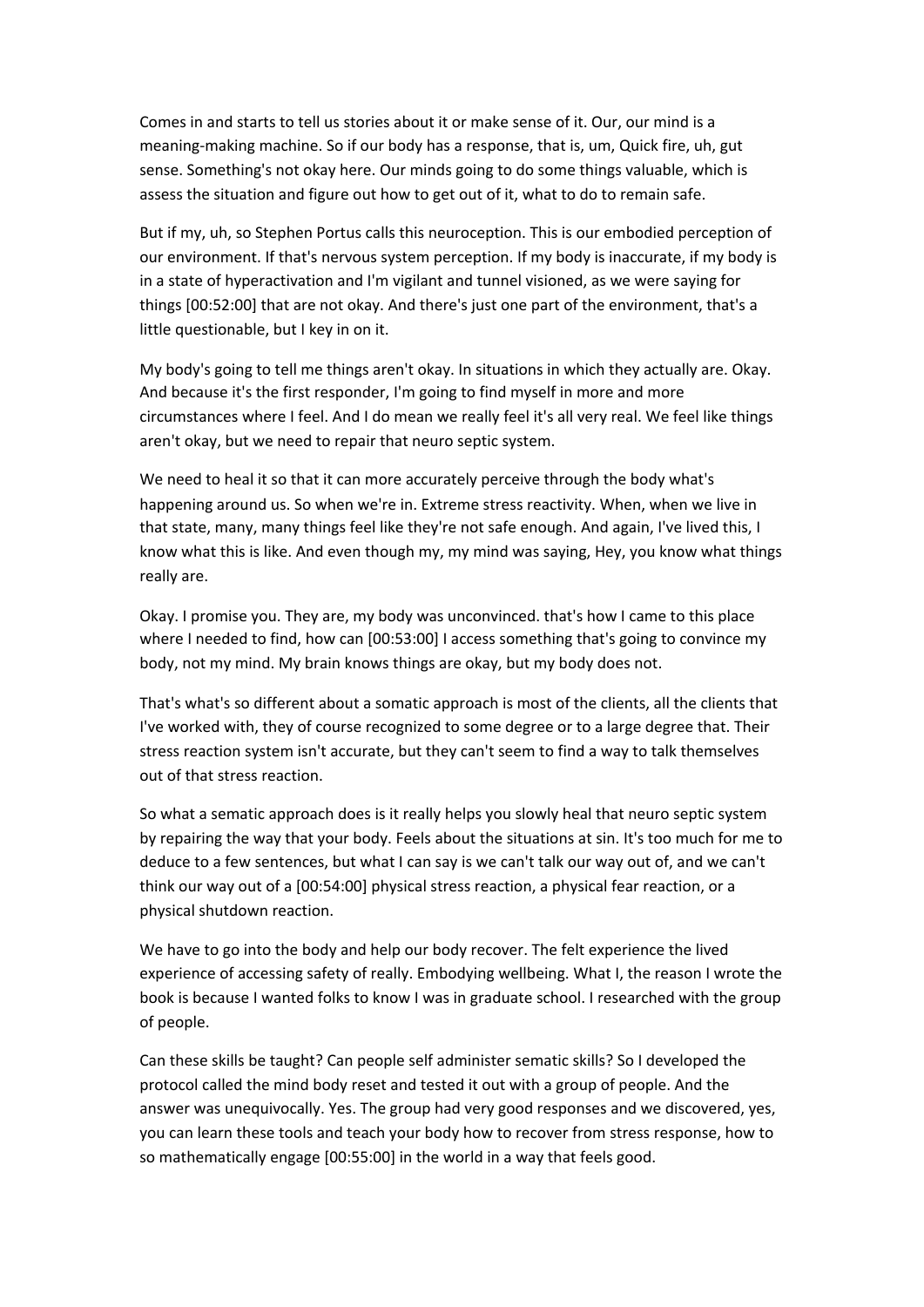Feels safe. Feels. Present and aware and awake, but not overwhelmed, not overstimulated and, and not kind of distanced and behind as if you're living behind glass.

**Debbie Sorensen:** Yeah, wonderful. I mean, people should definitely check out your book with, you know, you have some breathing practice, some movement practices, some

### different

ways of checking in with the body and to wrap up, you had offered to give just a small flavor of that.

Just one brief exercise. And of course there's much more to

it so people can,

can reach out, can check out your book to learn more, find the of therapist, you know, but just give us a little flavor for what this. This is approach is like.

**Rebekkah LaDyne:** Like I'd love to, I'm so glad we're going to do this because we can talk about it all day, but less someone has a felt experience of it.

It won't mean that much.

**Debbie Sorensen:** All right. You got experience it. We've been taught, [00:56:00] right.

**Rebekkah LaDyne:** So

**Debbie Sorensen:** wonderful.

**Rebekkah LaDyne:** I'm so glad you saved time for this. So let's go through a brief exercise that I do with many of the people I work with. And that I myself do in shorter and longer versions throughout the day. This is just something simple that you can take with you.

And it touches on several of the pathways that can help us return to a felt sense of ease, a felt sense of wellbeing. So together, we're going to go through a few practices they're just short and brief touching in on. Somatic regulation. And I want you listeners to play with this and see which of them is actually most soothing for you because each body mind system will find its own approaches that are most satisfying at one particular time or over the long haul.

They remain more. Effective for you. So [00:57:00] feel your way into this and see what's right for you right now, or in general. So let's begin by focusing on our breath and taking a few long breaths with complete exhales. Okay.

Really allowing the breath out to be full and complete and then relaxing and letting the next breath in happen on its own.

and begin to notice what happens in your body with those long exhales begin to notice how that feels in your body.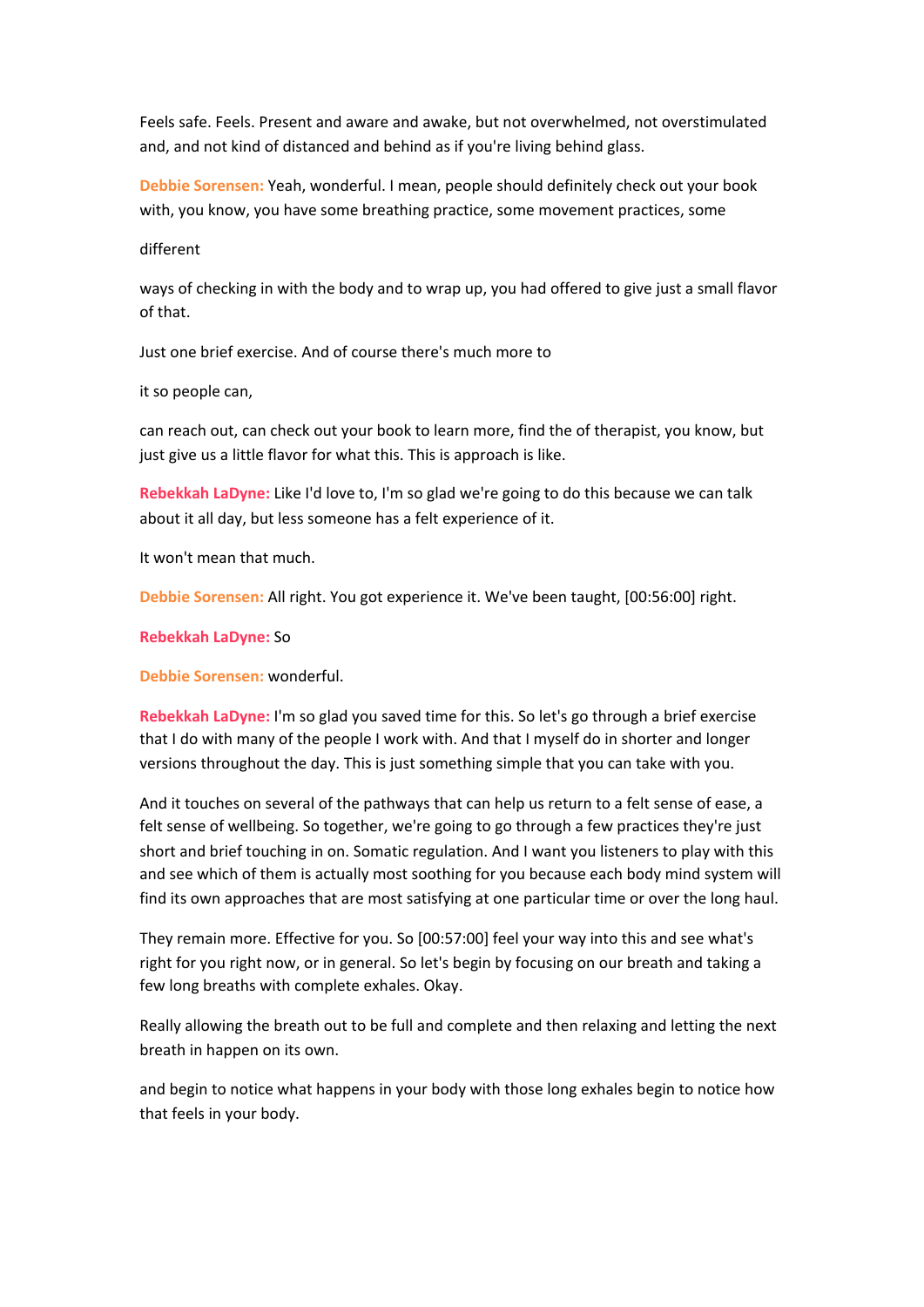Shift your awareness now to your seat. Paying attention to the surface underneath you and the surface behind you [00:58:00] noticing if there are places where you're able to release into those surfaces feeling as if you can let gravity move through you.

See if there's any part of your body where you feel rooted or pleasantly weighted, like you're really sitting into the seat, the surface, or standing onto the surface that you're on right now. Just notice how that feels.

and now let's shift awareness to the soundscape, letting yourself hear any sounds in the environment that are neutral, or maybe even pleasing,

[00:59:00] just noticing if there's anything that ears can take in that they enjoy.

and sense how that feels. What's it like to pay attention to the soundscape? Is there anywhere in the body where it's a comfortable experience or maybe just a neutral experience

and now let's pay attention to the visual landscape. Letting her eyes take a look around your environment to see something they enjoy.

notice what it's like to let your eyes rest on something that's pleasing. Maybe it's something in the room that you're in or outside. If you're in a room or just outside, wherever you are. [01:00:00] See what it's like to have the eyes take in something they enjoy.

and then again, just returned to how this feels in the body. What's it like right now?

Can you sense anywhere that's pleasant or if pleasant isn't available? Anything? That's mostly. Okay. We'll take that. We'll start with whatever's here. That's not distressing. We'll just mostly. Okay, great. Let's start there.

so I, myself feel a shift each time I go through those things. Debbie, I'm wondering how that impacted you. What was that like?

**Debbie Sorensen:** Yeah, it really did change my focus. I

#### started to

notice the world around me. [01:01:00] I noticing

beautiful scenery out

my

window and it did.

Yeah. I just felt much more kind

of calm and centered.

I really appreciated hearing that